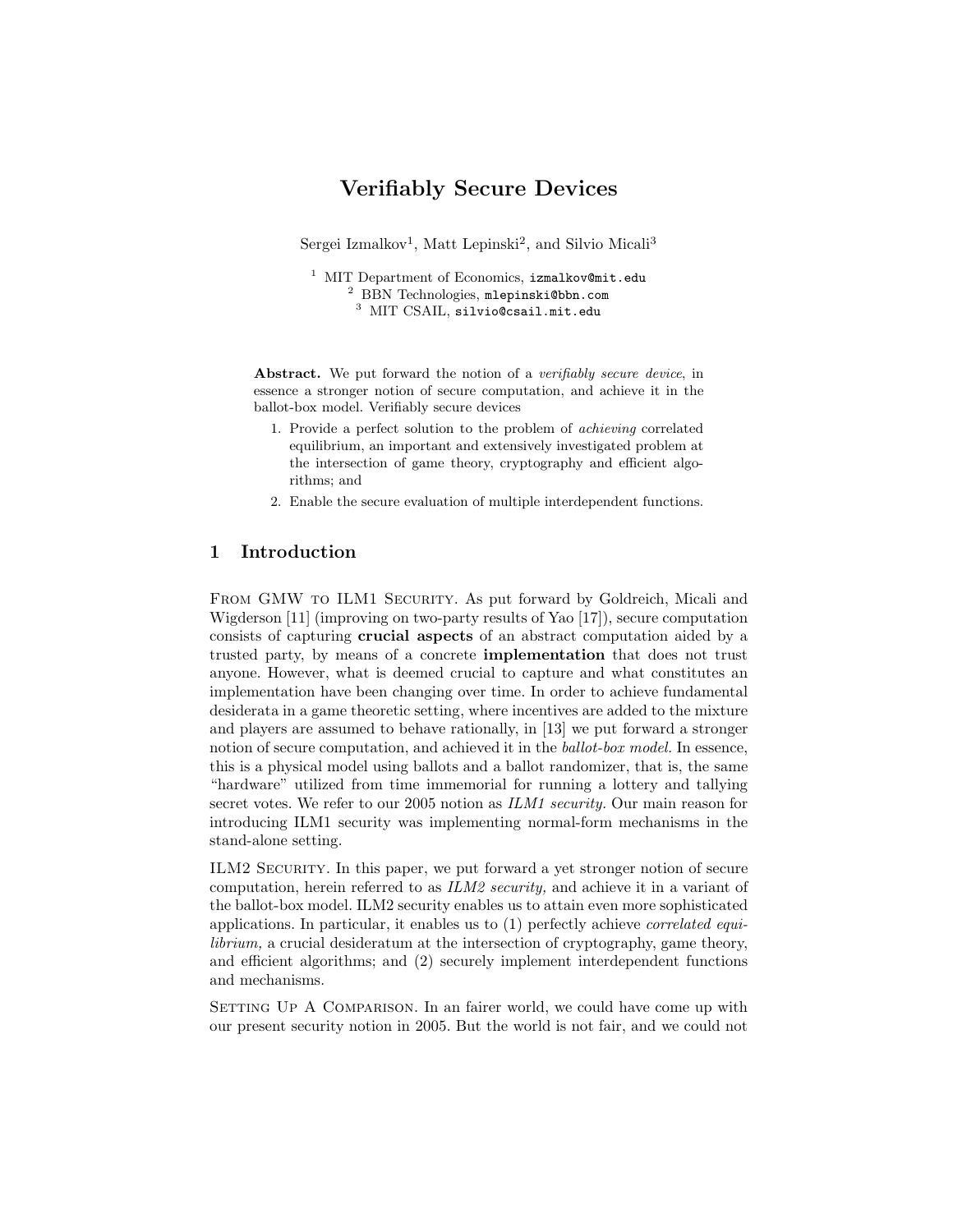even conceive ILM2's security requirements back then. To ease their comparison, we sketch both approaches in the next two subsections, initially focussing on the secure evaluation of a single, probabilistic, finite function  $f$  from  $n$  inputs to  $n+1$  outputs. Without loss of generality,  $f: (\{0,1\}^a)^n \to (\{0,1\}^b)^{n+1}$ .

We break each approach into the following components: (1) The Ideal Evaluation, describing the "target computation", that is, an evaluation of f with the help of a trusted party; (2) The Concrete Model, highlighting the "mechanics" of an evaluation of  $f$  without a trusted party; and  $(3)$  The Security Notion, describing the extent to which the concrete model captures the ideal evaluation.

Traditionally, in summarizing secure computation, the second and third components are merged. In the original GMW definition, there was certainly no compelling need to treat the concrete model as a "variable." Subsequently, their concrete model (i.e., a communication protocol among all players) persisted in all variants of secure computation, thus possibly generating a sense of "inevitability." We instead highlight the concrete model as an independent component because one of our contributions is indeed a change of scenery of this aspect of secure computation.

### 1.1 The ILM1 Approach

THE IDEAL EVALUATION. In the ILM1 approach, an ideal evaluation of  $f$  proceeds in three stages.

- 1. In the input stage, each player  $i$  either  $(1.1)$  publicly aborts, in which case the entire evaluation ends, or (1.2) privately and independently chooses an a-bit string  $x_i$  and privately sends it to T.
- 2. In the computation stage, T publicizes a random string  $\sigma$ , and then privately evaluates f on all  $x_i$ 's so as to obtain the b-bit values  $y, y_1, \ldots, y_n$ .
- 3. In the output stage,  $T$  publicizes  $y$  and privately hands back  $y_i$  to each player i.

(Note that the players do not communicate in an ILM1 ideal evaluation. By contrast, in the GMW approach, the ideal evaluation of  $f$  cannot be precisely matched by a GMW-secure protocol unless it offers the players the option of communicating to each other prior to aborting or sending  $T$  their inputs.)

THE CONCRETE MODEL. In the ILM1 approach, the concrete model for mimicking an ideal evaluation of  $f$  continues to be that of the original GMW approach: namely, a multi-round communication protocol  $P_f$  executed by all players, where each player secretly holds and updates a share of the global state of the evaluation. The only difference is in the communication model. That is, rather than relying on broadcasting and/or private channels (as traditional GMW-secure protocols do), ILM1 protocols rely on ballots and a ballot randomizer.

THE SECURITY NOTION. At the highest level, for  $P_f$  to be an ILM1-secure protocol for a function  $f$ , there must be an "output-preserving" bijection between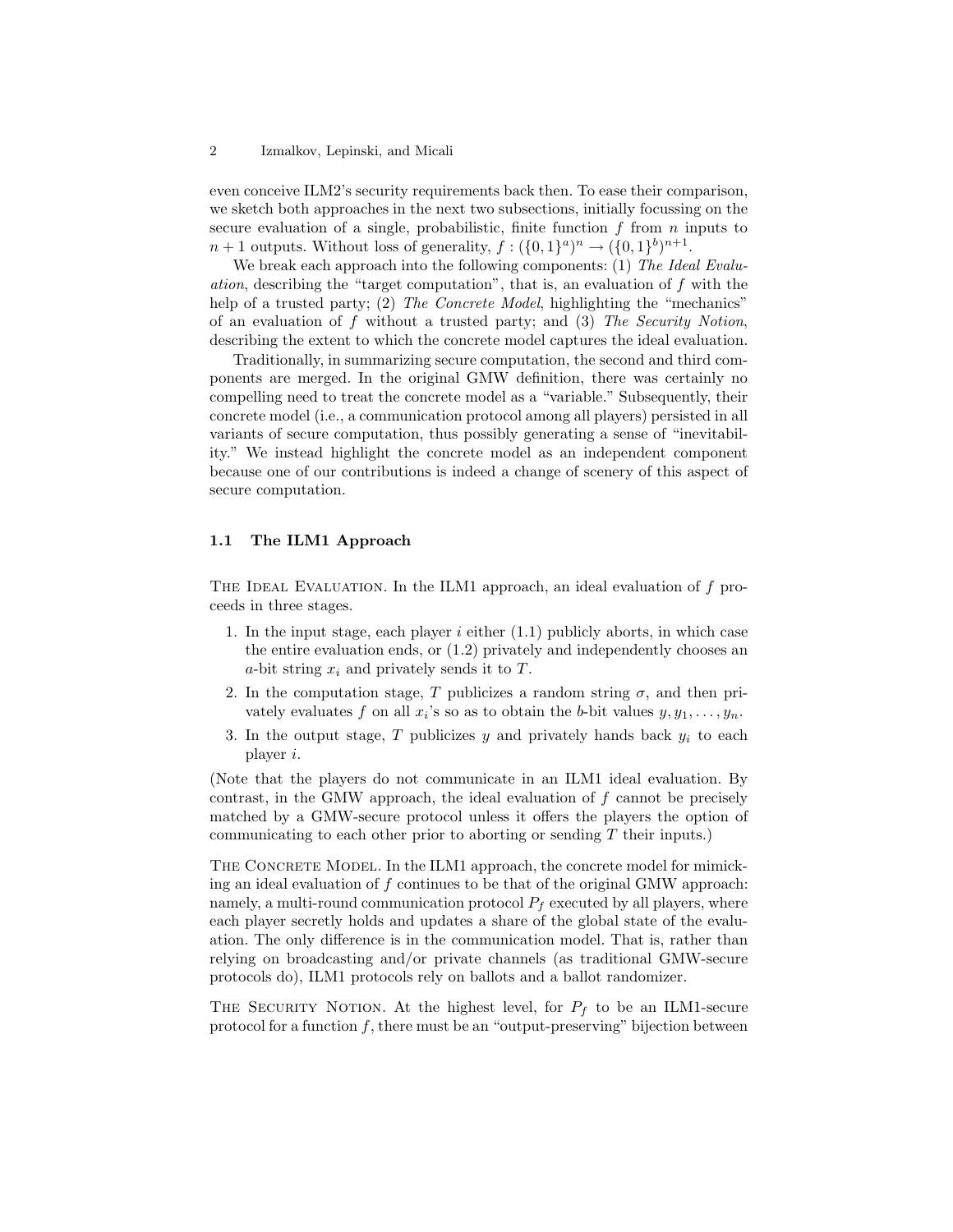the players' non-aborting strategies in  $P_f$  and the players' non-aborting strategies in an ideal evaluation of  $f<sup>4</sup>$ 

Furthermore, to match the privacy of  $f$ 's ideal evaluation, it is required that

- 1. During the input-commitment stage the only information collectively available to any set of the players about the inputs of the other players consists of a fixed string —which is no information at all, and strictly less than observing a random string;<sup>5</sup>
- 2. During the computation stage the only information collectively available to any set of the players about the inputs of the other players consists of a common random string; and
- 3. During the output stage, the only information collectively available to any set of the players about the inputs of the other players consists of the desired outcome —in a pre-specified, deterministic encoding.

(Note that our use of the term "collectively available information" in relation to a set of the players does not refer to information known to at least a member of the set. Rather, it refers to the information that one would obtain were he able to join together the information available to each member of the set. Barring the existence of external and undetected means of communication, an individual member of the set can only get such "collective" information by querying the other members after the protocol  $P_f$  terminates. As deducible by the above sketchy description, an ILM1-secure protocol does not enable any inter-player communication, as demanded in the ideal evaluation.)

### Main Properties of ILM1 Security

• Perfect implementation of Normal-Form Mechanisms in the Stand-Alone Setting. Our original reason for introducing the ILM1 notion of security was to be able to perfectly implement normal form mechanisms in the stand-alone setting, something that was not implied by GMW-secure computation. We refer the reader to [13] for the definition of such a perfect implementation (and actually to MIT-CSAIL-TR-2007-040 for a more precise explanation). Here we are happy to quickly recall what a normal-form mechanism and the stand-alone setting are.

<sup>&</sup>lt;sup>4</sup> By contrast, a player has "much more to do" in a GMW-secure protocol  $P_f$  than in an ideal evaluation of f. In the latter setting, in fact, there are exactly  $2^a + 1$ "strategies" for a player  $i$ , one for each possible  $i$ -input to  $f$  plus aborting. Accordinly, if f operates on 10-bit inputs, the total number of strategies is roughly one thousand. By contrast, letting for concreteness  $P_f$  be the original protocol of [11], player i not only has to decide between  $2<sup>a</sup>$  inputs or aborting, but can also decide which encryptions to broadcast, which query bits to use in a zero-knowledge proof and so on. Thus, while each player has roughly  $1000$  strategies in an ideal evaluation of  $h$ , he may easily have more than  $2^{1000}$  strategies in  $P_f$ . Such richness of strategies severely limits the relevance of GMW-secure protocols to game-theoretic applications.

 $5$  Quite differently, in a GMW-secure protocol for f, the players —by broadcasting and/or privately exchanging all kinds of strings— can make available plenty of additional information.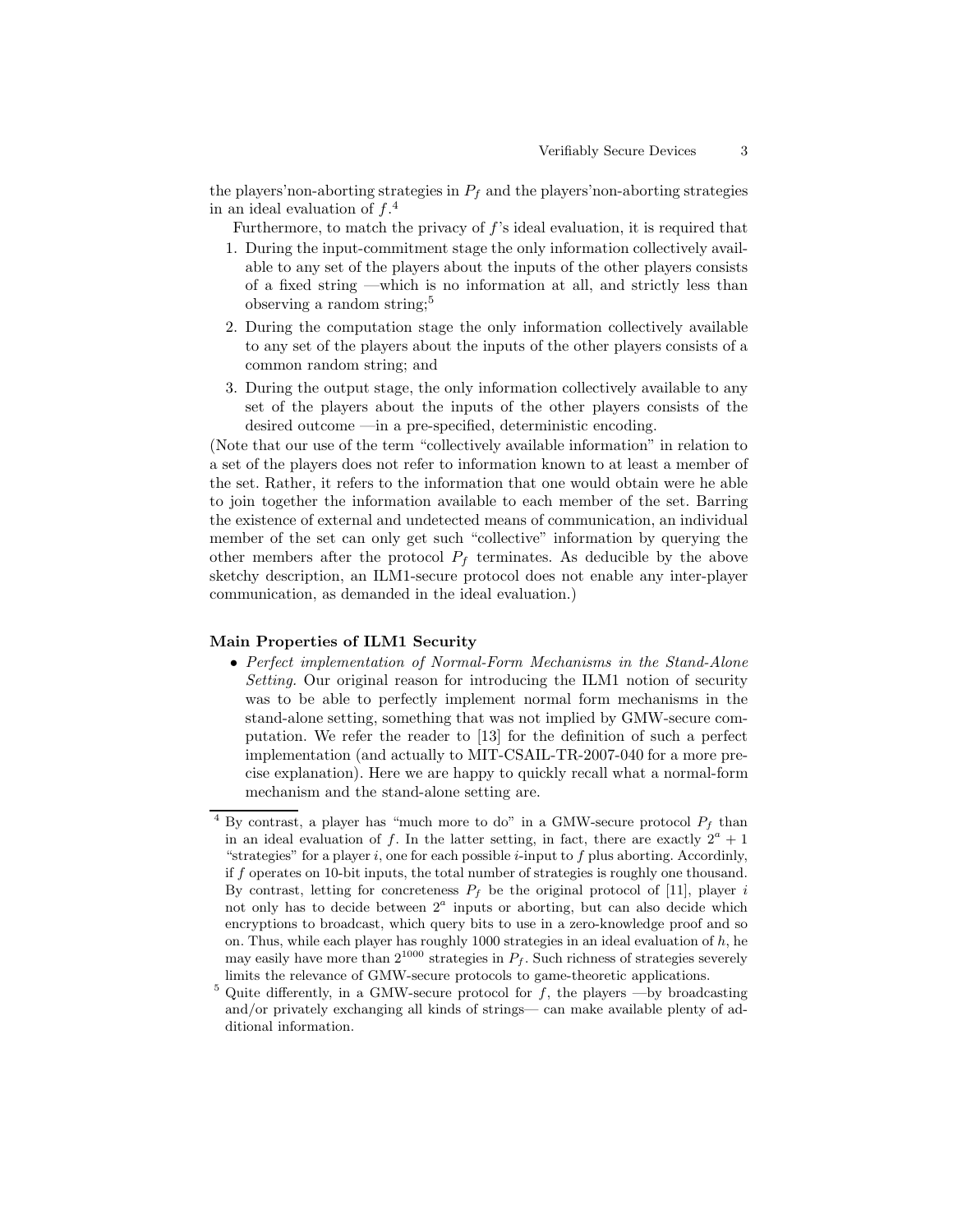Very informally, a (finite) normal-form mechanism is a function  $f$ :  $({0,1}<sup>a</sup>)<sup>n</sup> \rightarrow ({0,1}<sup>a</sup>)<sup>n+1</sup>$ . The mechanism play coincides with an ideal evaluation of  $f$  as in the ILM1 approach. However, such play is analyzed as a game in a context specifying players' preferences and thus the players get different utilities (think of "dollars prizes") for different outputs of  $f$ .

Very informally too, by a normal-form mechanism in the stand-alone setting we mean that "nothing else happens after a single play of the mechanism."

• Fairness and Perfect Security without Honest Majority. Informally fairness means that either all (honest) players receive their right outputs, or nobody does. It is a notable property of ILM1 security that it simultaneously guarantees fairness and perfect information-theoretic security without relying on the majority of the players to be honest. Here by a "honest" player we mean one sticking to his protocol instructions no matter what.

(GMW-secure protocols —relying on broadcasting and/or private channels do not guarantee fairness unless the majority of the players are honest. Indeed, Cleve [7] shows that not even the the probabilistic function that, on no input, outputs a random bit can be fairly and efficiently computed when half of the players can abort the protocol —let alone maliciously deviate from their instructions. Remarkably, in 2004, Lepinski, Micali, Peikert and Shelat [15] put forward a protocol guaranteeing fairness without any honest majority in a mixed model involving broadcasting and regular ballots.<sup>6</sup> The security of their protocol, however, was only computational.)

• Perfect Security and Universal Composibility Without Honest Majority. ILM1-secure protocols satisfy "composibility" as defined in 2000 by Dodis and Micali [9]. It is by now recognized that their notion actually coincides, in the perfect information-theoretic setting, with universal composibility as defined in 2001 by Canetti [6]. Indeed, Halevi and Rabin show that perfect simulatability via straight-line simulators (as demanded in [9]) implies universal composibility.

The universal composibility of ILM1-secure protocols is remarkable because it is achieved together with perfect information-theoretic security and without relying on any honest majority, something that was not known to be possible in the past.

### 1.2 The ILM2 Approach

In the ILM2 approach, an ideal evaluation of  $f$  continues to proceed in three stages. There are two possibilities for the first stage: one with aborts and one without. We refer to the first one as *weak* ideal evaluation, and the second one as strong ideal evaluation. With start by presenting the latter, simpler and more provocative notion.

 $6$  I.e., their ballots needed not to be identical, nor was a ballot randomizer needed for their construction.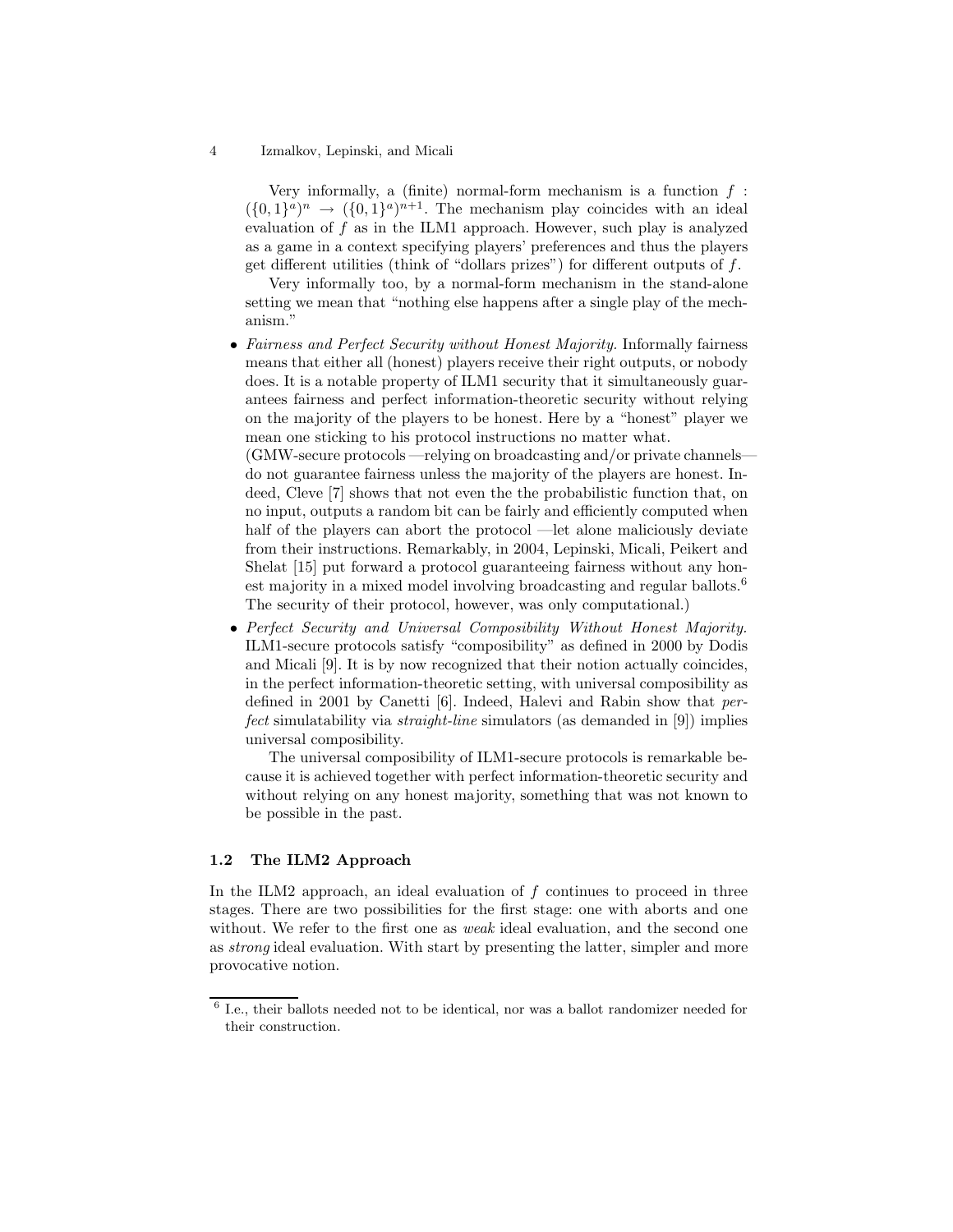STRONG IDEAL EVALUATION.

- 1. In the input stage, each player  $i$  —independently from all others— secretly chooses an input  $x_i$  and gives it to  $T$  in an envelope,
- 2. In the computation stage, T privately opens all received envelopes and then privately computes  $y, y_1, \ldots, y_n = f(x_1, \ldots, x_n)$ .
- 3. In the output stage,  $T$  publicizes  $y$  and publicly hands back to each player  $i$  an envelope containing  $y_i$ .

The Concrete Model. In the ILM2 approach, the concrete model continues to rely on the same hardware of the ILM1 approach (i.e., identical ballots and a ballot randomizer), but no longer coincides with a communication protocol among the players. Instead, the encoding of the global state is now fully contained in a sequence of envelopes publicly manipulated by a *verifiable* entity  $T'$ . Let us explain.

In the ILM2 ideal evaluation of a function  $f, T$  is *trusted*. Indeed, he could change the outputs and/or reveal undue information about the players' inputs (e.g., via the envelopes he hands back to the players or after the evaluation) without any fear of being "caught." By contrast, to securely evaluate  $f, T'$  is called to perform a unique sequence of ballot operations such that the players can verify that the right operations have been performed. For instance, if privacy did not matter, upon receiving the envelopes containing the players' inputs, T' could be required to open all of them. In which case it would be trivial to check whether he has done what was required of him. (To be sure, such a verifiable  $T'$  would still be trusted not to —say— publicly open half of the envelopes and destroy the other half. But such trust is much milder: because any deviation from opening all envelopes would become of public record,  $T'$  can be kept accountable.)

Because the actions required from  $T'$  are uniquely determined and verifiable, human or not, we think of  $T'$  as a verifiable device.

THE SECURITY NOTION. The ILM2 security notion is the most stringent we can (currently) conceive. Before sketching it, it should be realized that, in whatever model used (encrypt-and-broadcast, private-channel, ballot-box, etc.) each "action" essentially has a public and a private informational component.<sup>7</sup> For instance, in the ballot-box model, the action of "publicly opening envelope  $j$ " generates only a public component: namely, "(PUBLICLYOPEN,j,c)" where  $c$  is the now exposed content of (former) envelope  $j$ . As for another example, "party  $i$  privately opens envelope  $j'$  generates a public component "(PRIVATELYOPEN, i,j)" together with the private component c for party i, where c is the content of the (former) envelope  $i$ . The correctness requirements of an ILM2 concrete evaluation of  $f$  are not surprising (and are formally presented later on). The privacy requirements are instead surprising. Namely, in a verified computation,

<sup>&</sup>lt;sup>7</sup> In the encrypt-and-broadcast model, when player  $i$  sends a message  $m$  to player  $j$ encrypted with j's key, the public component is "ciphertext  $C$  from i to j" while the private component to j is " $m$ ".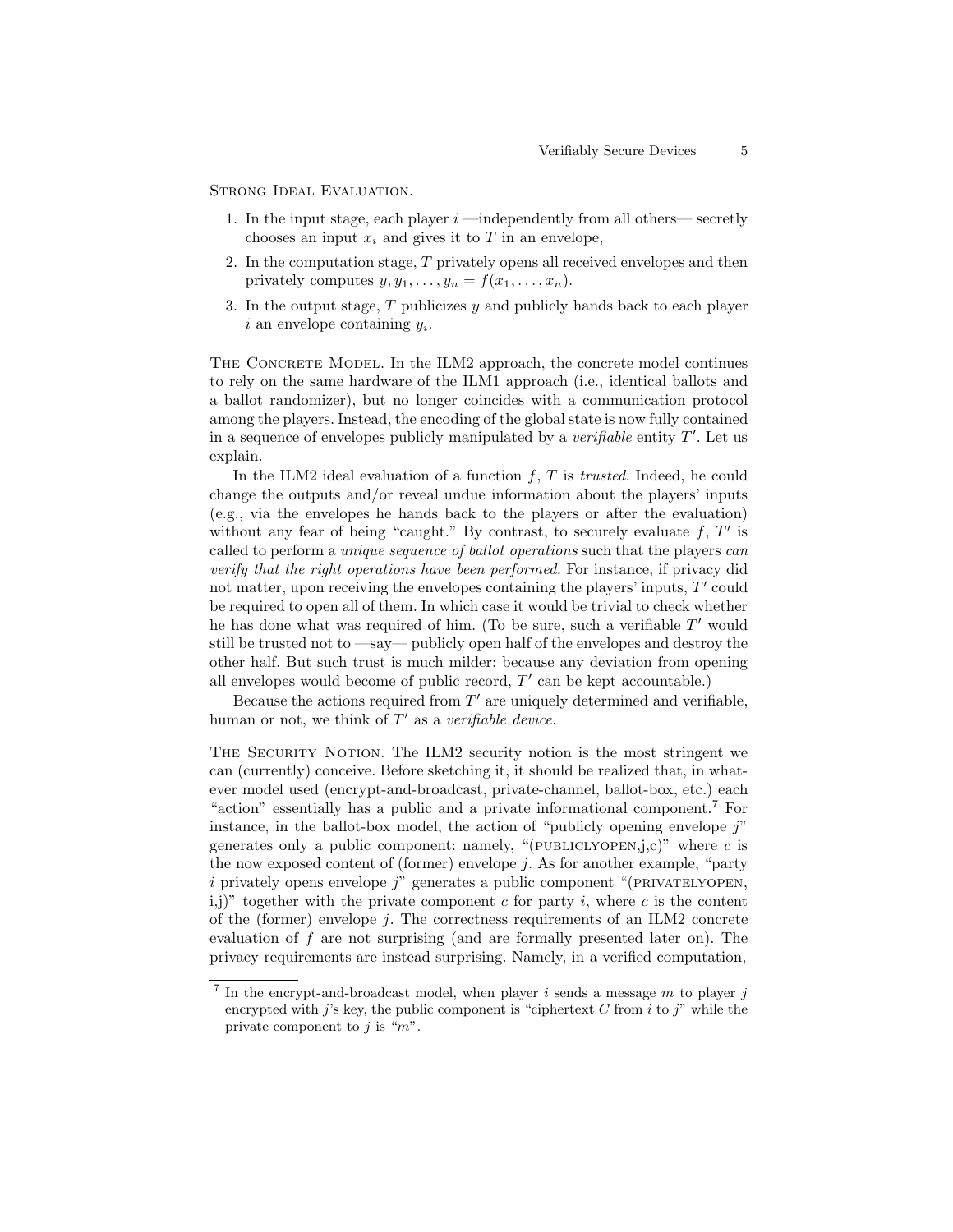- 6 Izmalkov, Lepinski, and Micali
	- 1. In a correct execution of the verifiable device, the public history generated (i.e., the concatenation of all public informational components) is a fixed string R (depending only on f) and *vice versa* whenever the public history of an execution of the verifiable device is  $R$ , then f has been evaluated correctly and privately on the actual inputs, no matter what they may be;
	- 2. The private history of each player i consists only of his own input  $x_i$ ; and
	- 3. The private history of the verifiable device consists only of a random string.

### Remarks.

- Perfect Security and Universal Composibility without Honest Majority. As for the ILM1 case, this is due to the fact that ILM2 security satisfies the Dodis-Micali conditions.
- Perfect Determinism, and Perfect Independence. ILM2 security is the only notion of secure computation that is totally deterministic to the players. They do not observe any common randomness and do not even generate any local randomness. The situation is not too different for the verifiable device. Namely, he does not generate any local randomness, but individually observes a random string  $\rho$ . Such string however cannot be communicated by the device to the players by means of the operations available to him (which are verifiable anyway). And should the device reveal  $\rho$  to some players afterwards, it would be "too late." During the executions the players have been absolutely isolated from one another.
- Hidden Aborts. Let us now explain in what sense it is meaningful to consider ideal executions in which players cannot abort. In a typical secure protocol, it makes no sense to worry about player  $i$  learning  $j$ 's input by pointing a gun at  $j$ 's head. The analysis of any protocol should be relative only to the actions available within the protocol's model. Nonetheless, aborting is quite possible within the confines of a protocol's actions. For instance, a player who is required to broadcast the decryption of a given cipher-text might be able to cause an abort by broadcasting a different string. That is, one ability of aborting arises when the set of available actions is richer than that "handleable" by the protocol. This source of aborts, however, may not be always present, and is not be present in the ILM2 case. Nonetheless, there is one more source of aborts: namely, taking "no action." That is, aborts may also occur in models for which "doing nothing" is distinguishable from "the prescribed actions". In the broadcast model, if a player is envisaged to broadcast a bit, broadcasting nothing is quite a different thing. Doing nothing is also distinguishable from all possible actions in the version of the ballot-box model envisaged in ILM1-secure protocols, and easily enables a player to halt the joint computation. Indeed, in the ILM1 approach, the global state of the concrete computation is shared in n pieces, each known to a different player, and each necessary for the progress of the computation. Thus, if a player suicides carrying his own piece to the other world, the computation cannot be continued in any meaningful way.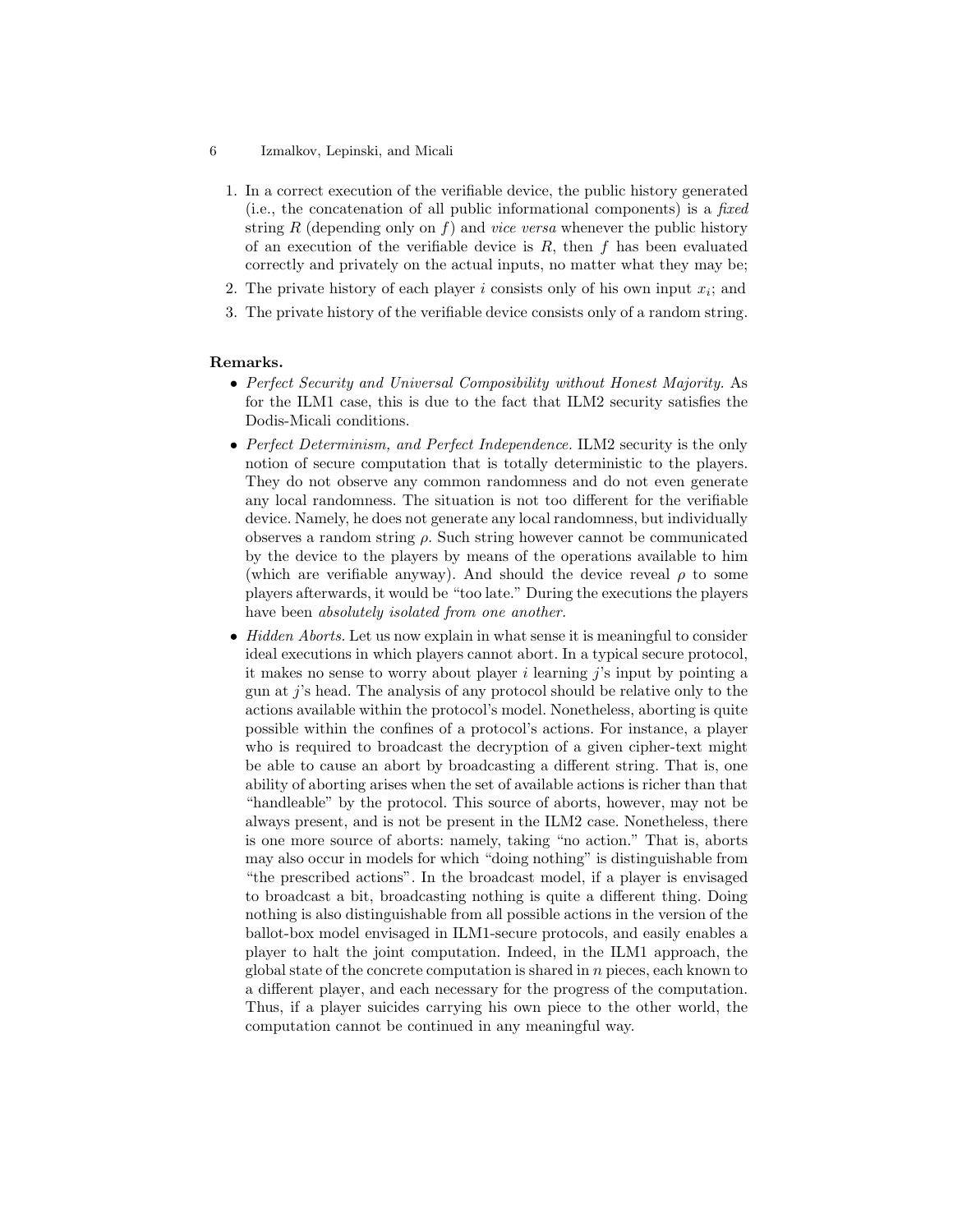By contrast, in an ILM2-secure protocol, after the verifiable device starts taking public actions on the envelopes encoding the players' inputs, all envelopes are in the hands of the device, and the global state of the computation is contained fully in those envelopes. Thus, from that point on, in a properly verified execution the computation goes on (correctly and privately) independently of what the players may or may not do. Device abort is not an issue either. Because our devices are called to do a single verifiable action at every point of their executions, only device no-action is meaningful to analyze, and it is a notable property of our construction that, if needed, the verifiable device can be substituted at any moment with another verifiable device without any loss.

In an ILM2-secure protocol, therefore, the only stage in which the issue of abort might possibly arise is the input stage; because there the players' participation is crucial to ensure that envelopes properly encoding their inputs are handed to the device. There, however, we have engineered players' input commitment so as to "hide aborts." Conceptually, a player contributes an input bit to the evaluation of f as follows. First, he publicly receives from the device two envelopes, both publicly generated with different prescribed contents. Then the player is asked to secretly permute them: leaving them in the same order corresponds to secretly inputting 0, flipping their order corresponds to secretly inputting 1. Formally speaking, therefore, aborting is indistinguishable from secretly inputting 0.

• Public Aborts. Practically speaking, however, enforcing "abort indistinguishability" requires building and analyzing some ad hoc simple gadget with an associated protocol. (If you fail in designing them, just ask us!) Such a gadget, of course, would be a physical assumption not only additional to ballots and ballot-boxes, but also quite new, while ballots and ballot-randomizers have been around for time immemorial and are thus easy to accept as "physical axioms."<sup>8</sup> Altogether, most readers would prefer to stick with the more intuitive operation of "player  $i$  secretly permutes two envelopes, or publicly aborts." In this case, we can only achieve the following type of ideal evaluation.

WEAK IDEAL EVALUATION.

- $1'$ . In the input stage, each player  $i$  —independently from all others either secretly chooses an input  $x_i$  and gives it to  $T$  in an envelope, or publicly gives T the input  $x_i = 0^a$  —i.e., the concatenation of a 0s.
- 2. In the computation stage, T privately opens all received envelopes and then privately computes  $y, y_1, \ldots, y_n = f(x_1, \ldots, x_n)$ .
- 3. In the output stage,  $T$  publicizes  $y$  and publicly hands back to each player  $i$  an envelope containing  $y_i$ .

<sup>8</sup> Put it this way: if you think that it is not possible to randomize identical ballots, you should also explain (1) why people have been shuffling decks of cards for ever and for real money; and (2) why electoral precincts do not simplify voting procedures by always adopting roll-call voting.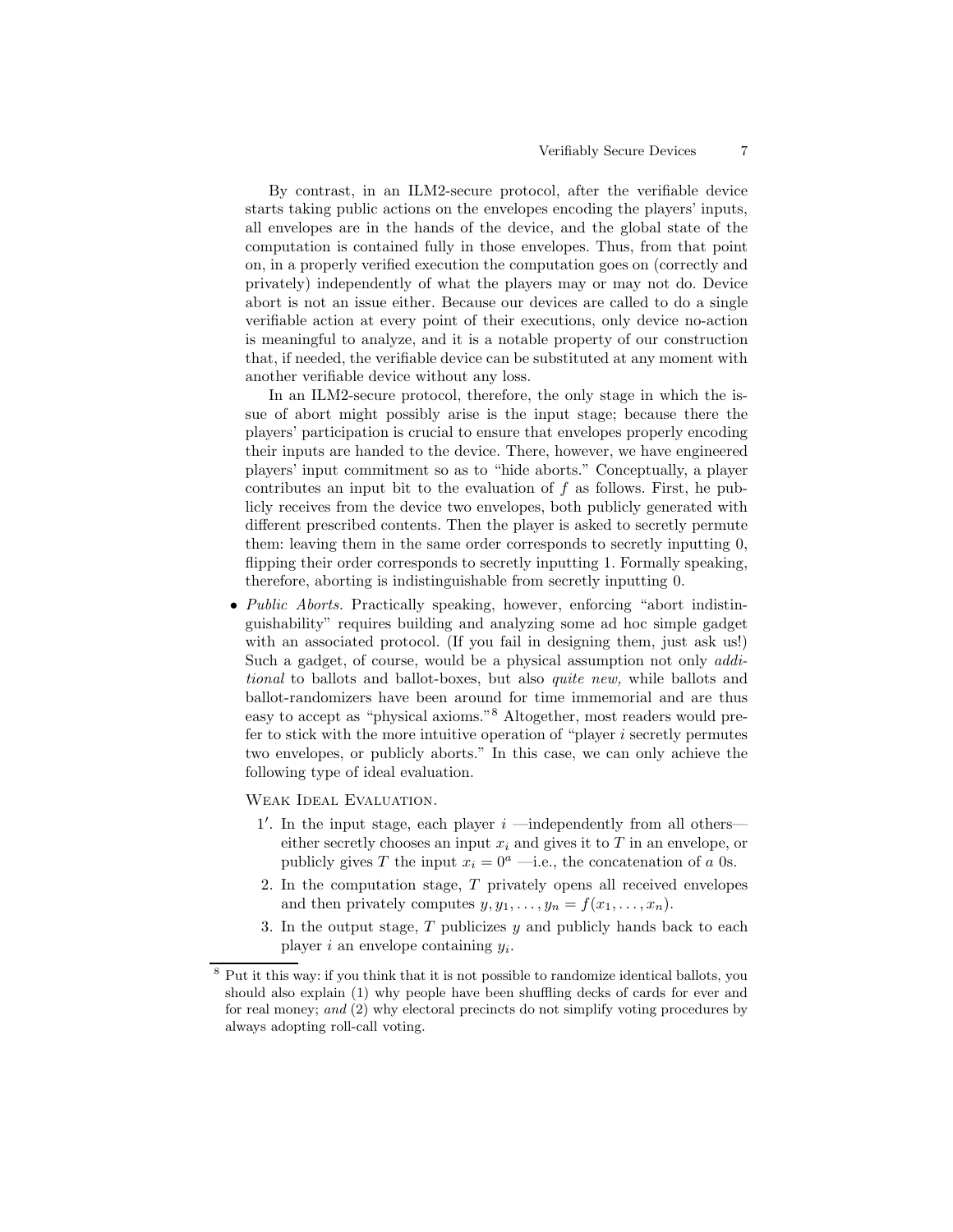Definitionally, it is clear that that the strong and weak versions of ILM2 security are both stronger than ILM1 security. Let us now present two specific concrete settings requiring ILM2 security. The first one actually involves the implementation of function with no inputs. Therefore it is does not matter whether the players can or cannot abort! Thus, weak or strong, ILM2 security wins anyway.

### 1.3 Perfect Achievement of Correlated Equilibrium

Consider the following trivial probabilistic function  $f$  that, on no inputs, outputs a pair of strings:

 $f() = (C, G), (C, G),$  or  $(D, G)$  —each with probability 1/3.

Obviously, using proper binary encodings, an ILM1-secure protocol  $P_f$  for f exists. Ideally, such a  $P_f$  should successfully replace an ideal evaluation for f in any setting. However, this is not true for the following setting.

|   | 100, 0                | $-\infty, -\infty$ | $-\infty, -\infty$ | $-\infty, -\infty$    |
|---|-----------------------|--------------------|--------------------|-----------------------|
| B | $-\infty$ , $-\infty$ | 0, 100             | $-\infty, -\infty$ | $-\infty$ . $-\infty$ |
|   | $-\infty, -\infty$    | $-\infty, -\infty$ |                    | $-5$                  |
|   |                       | $-\infty, -\infty$ |                    |                       |

Let Row and Column be the two players of the normal-form game G described by the above pay-off matrix. Accordingly, Row and Column are confined to two separate rooms: the first facing a keyboard with 4 buttons  $A, B, C$  and  $D$ ; and the second with a keyboard whose buttons are E,F,G, and H. Without any external help, only the following (reasonable) Nash equilibria exist in  $\mathbb{G}$ : (A,E), which is very good for Row,  $(B, F)$ , which is very good for Column,  $(C, H)$ ,  $(D, G)$ , and the mixed equilibrium  $(\frac{1}{2}C + \frac{1}{2}D, \frac{1}{2}G + \frac{1}{2}H)$ , which yields payoff 2.5 to each player. Mankind's interest, however, is that the outcome of G is either  $(C, G)$ ,  $(C, H)$ , or  $(D, G)$ , each with probability  $\frac{1}{3}$ . Accordingly, an angel in all his splendor descends from the sky, privately evaluates the above function  $f()$ to obtain a pair  $(X, Y)$ , tells Row and Column that he has done so, and then provides Row with an envelope containing  $X$ , and Column with an envelope containing  $Y$ . Technically, this angelic intervention puts Row and Column in a correlated equilibrium A, for "angelic". (Correlated equilibria were proposed by Aumann [1].) In essence, each player is better off playing the recommendation received from the angel if he believes the other will do so. It is evident that the expected utility of each player in  $\mathbb A$  is 10/3. Clearly, however, Row and Column would prefer to play a different correlated equilibrium: namely  $E$ , the correlated equilibrium corresponding to selecting  $(A, E)$  or  $(B, F)$ , each with probability 1/2. Unfortunately, they cannot reach such equilibrium without external help. Nor can they use the X and Y they respectively received by the angel (which is external help indeed!) in order to "translate" their angelic recommendations into their preferable ones. The point is that if  $X=C$ , then Row has no idea whether  $Y=G$  or  $Y=H$ . Each is equally probable to him. (Symmetrically, if  $Y=G$ , then Column has no idea whether  $X=C$  or  $X=D$ , both are equally probable to him.)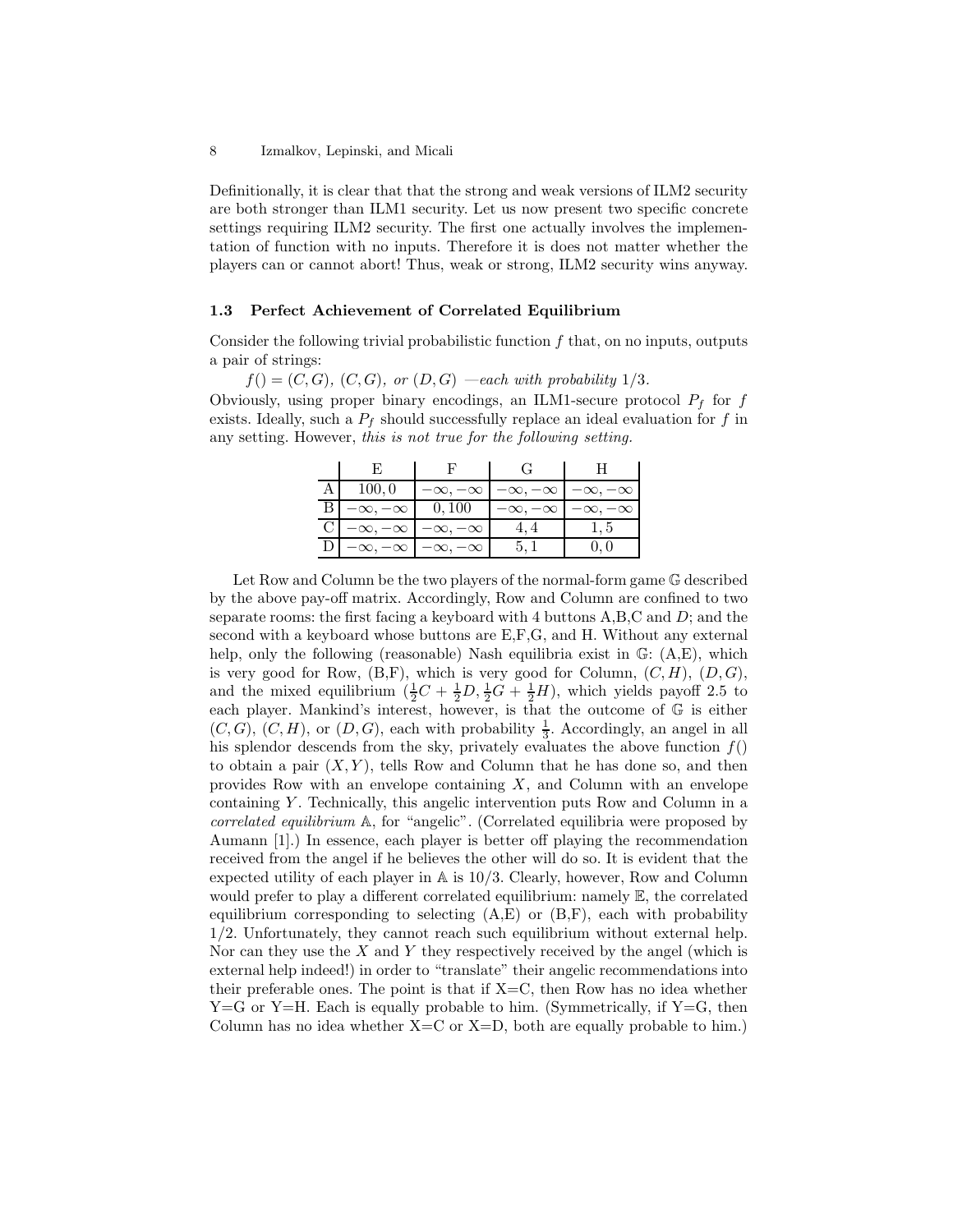If  $X=D$ , then Row knows that  $Y=G$ , but he also know that Column has no idea whether  $X=C$  or  $X=D$ . Accordingly, the expected payoff provided to the players by any "translation strategy" is  $-\infty$ . This must be very frustrating, since (1) Row and Column receive an expected utility of 50 each in E, and (2) Row and Column only need a *single* random bit to coordinate their actions to achieve  $\mathbb{E}!$ 

Consider now replacing the angel for f with the ILM1-secure protocol  $P_f$ . (This is indeed possible because ILM1 security does not require any honest majority.) Then, after correctly and privately computing their  $P_f$ -recommendations, Row and Column can simply ignore them and use instead the first common random bit generated by  $P_f$  to coordinate and play equilibrium  $E$  instead. (Indeed, at some point of any execution of  $P_f$ , 5 envelopes previously randomized by the ballot-box are publicly opened, thus publicly revealing a random permutation of 5 elements, which can be trivially translated into a single random bit.)

How is this possible in view of the claim that ILM1 successfully evaluates any finite function in the stand-alone setting? The answer is that the above setting is not stand alone. Indeed, Row and Column are not just asked to play  $P_f$  and get immediately rewarded. They are asked to play first  $P_f$  and then  $\mathbb{G}$ , and they ultimately get G's rewards. Thus, even a minimal deviation from the stand-alone model, together with the minimal presence of common random bit, sets apart what can happen with the help of an angel and what can happen with traditional secure computation. In other words, so far in secure computation we have been conditioned to think (and the last author agrees to take some blame) that "randomness and efficient computation are for free." Unfortunately, this is not true in game-theoretic settings. In general,

Common randomness as a side product of secure computation is akin to pollution as a side product of energy transformation.

A Perfect Solution to a Beautiful Problem. As introduced by Aumann [1], a correlated equilibrium for a normal-form game  $G$  is a probability distribution f over the actions available to the players such that if  $\sim$ somehow!— a profile of "recommended actions"  $(a_1, \ldots, a_n)$  is chosen according to f, and each player i learns  $a_i$  without gaining any other information about  $a_{-i}$ , then no single player can deviate from his recommendation in a play of  $G$  and improve his expected utility. Given the description of any equilibrium  $E$ , the obvious problem consists of finding a concrete way that precisely simulates a trusted party correctly sampling and privately handing out to the players  $E$ 's recommendations.

Despite much work [2, 5, 10, 8, 16, 15, 12], all prior solutions to this problem were imperfect. Specific deficiencies included limited rationality, strategic-option alteration, limitations on the numbers of players, infeasible computation and resources, and imposing a pre-specified beliefs to yet-to-be-determined players.

By contrast ILM2 security provides a perfect solution to the achieving correlated equilibrium. (Details will be given in the final paper.) Note that the main concerns here is orthogonal to composibility, that does not care about preserving strategic opportunities. Indeed, generating a common random bit is OK vis à vis composibility, but alters the achievement of correlated equilibrium.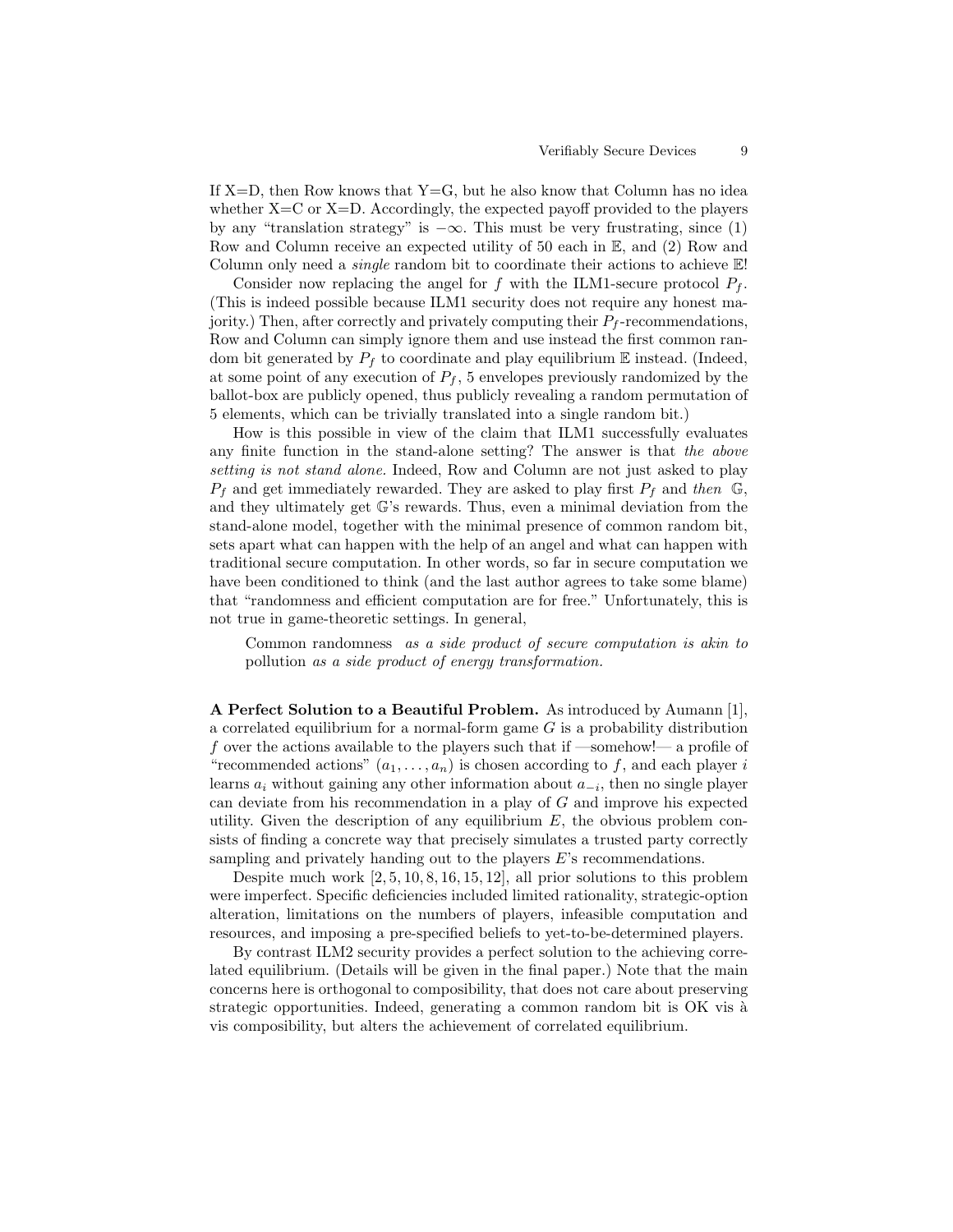### 1.4 Interdependent Secure Computations and Mechanisms

More generally, we now consider evaluating multiple interdependent functions, each not only receiving fresh inputs from the players and producing public and private outputs, but also receiving an additional secret input consisting of state information from the evaluation of another function, and passing some state information of its own evaluation as an additional secret input to another function. For simplicity sake, below we formalize just the case of a pre-defined linear sequence of such functions. (In particular, we could handle trusted parties can operate more than once, each time passing their state to different trusted parties, operate simultaneously, recursively, et cetera. Of course, the more complex the setting, the richer are the strategic opportunities of the players. We are not interested in analyzing them, but rather to match them exactly, whatever they may be —without envisaging concurrently executing extraneous secure protocols.)

(WEAK) IDEAL EVALUATION OF INTERDEPENDENT FUNCTIONS. Let  $F$  be a sequence of functions,  $F = f_1, ..., f_k$ , where  $f_i: (\{0,1\}^a)^{n+1} \to (\{0,1\}^a)^{n+2}$ . Letting  $s_0$  and  $s_{k+1}$  be empty strings, an ideal evaluation of F proceeds in k phases, with the help of k separate trusted parties:  $T_1, \ldots, T_k$ . The jth phase consists of 3 stages.

- 1. In the input stage,  $T_j$  secretly receives state information  $s_{j-1}$  and publicly receives the identities of all aborting players. Further, each non-aborting player *i* independently and secretly chooses an input  $x_i^j$  and gives it to  $\tilde{T}$ in an envelope, or publicly aborts. Each aborting player i publicly gives  $T_j$ the input  $x_i^j = 0^a$  —i.e., the concatenation of a 0s.
- 2. In the computation stage,  $T_j$  privately opens all received envelopes and then privately computes

 $s_j, y^j, y_1^j, \ldots, y_n^j = f_j(s_{j-1}, x_1^j, \ldots, x_n^j).$ 

3. In the output stage,  $T_j$  publicizes  $y^j$ , privately hands to each player i an envelope containing  $y_i^j$ , and privately hands  $s_j$  to  $T_{j+1}$ .

Note that this weak evaluation can be changed in several ways if desired or necessary to model the situation at hand. For instance, rather than forcing aborting players to always contribute the input  $0<sup>a</sup>$  in the future, one may envisage a player aborting in the input stage of phase  $j$  as contributing the input  $0^a$  in just that phase, but give him an opportunity to fully participate in future phases. This may be a natural choice, but of course it enlarges the players' signalling abilities. As for another possible change, one may demand that no envelope containing the private output of an aborting player be ever given to him. A third alternative may consist of banning the aborting players from future participation, thus changing the functions of future phases so as to have fewer inputs (although this technically is already beyond the simpler setting envisaged above). And so on. It all depends on the setting we wish to model.

The "strong" version of the above definition can be obtained by removing the possibility of aborting altogether.

To go from sequences of functions to the analysis of sequences of normal-form mechanisms one needs only to specify the players' preferences over the outcomes.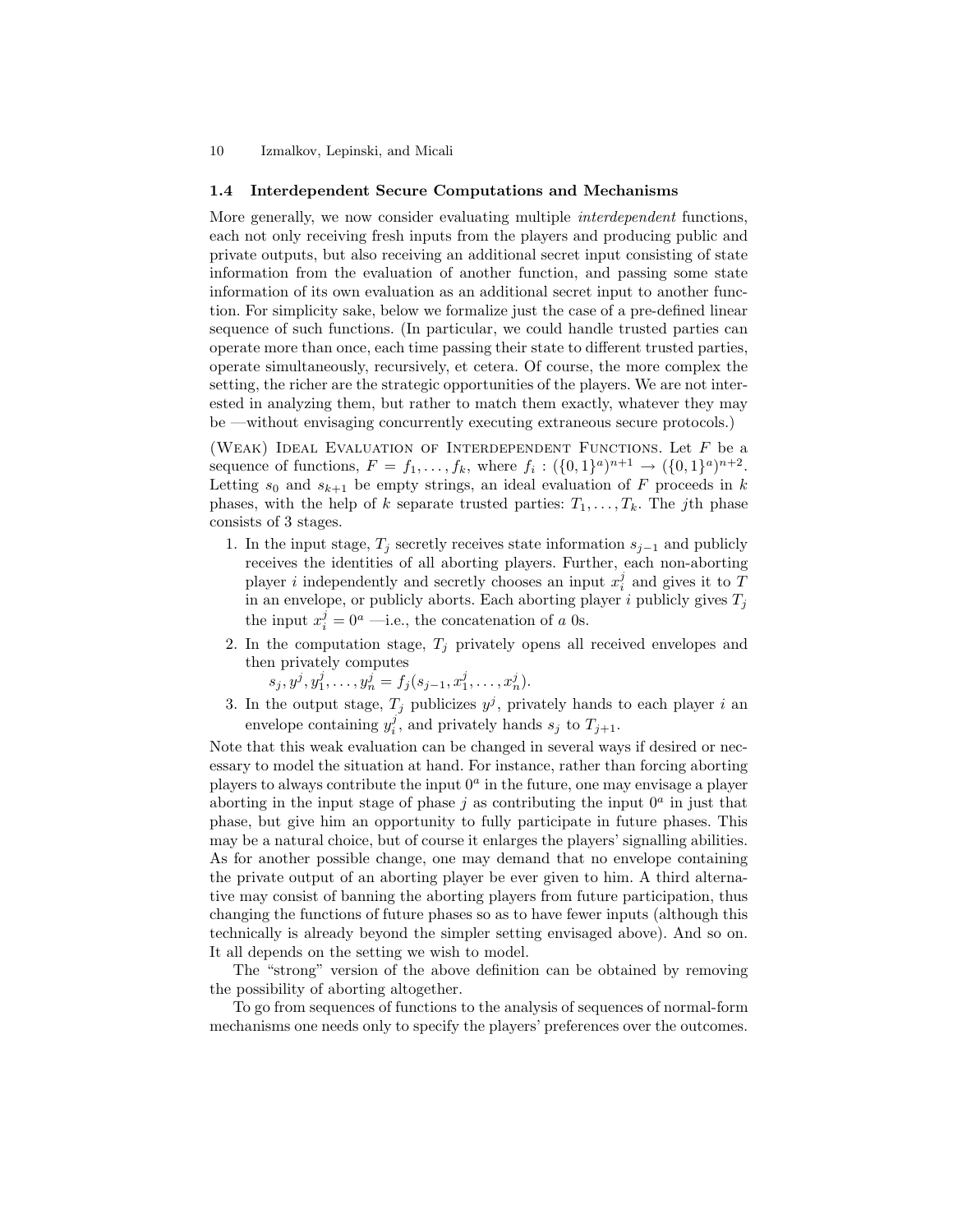The Inachievability of Secure Interdependency with Prior Notions. ILM1 security does not suffice for meaningfully implementing a sequence of interdependent functions/mechanisms. (GMW security would be even less meaningful, particularly if relying on private channels.) The main problem is as follows. Assume that player  $i$  aborts in the jth phase. In the ideal setting,  $i$  necessarily aborts in the input stage. Accordingly,  $T_i$  uses  $0^a$  as i's input for the function  $f_j$ , completes the computation of  $f_j$ , returns all public and private outputs to the right players, and finally provides  $T_{j+1}$  with the correct state information  $s_j$ . This is the case because in the ideal setting  $T_j$  has already received from  $T_{j-1}$  the state information  $s_{j-1}$ . By contrast, when i aborts the execution of an ILM1-secure protocol  $P_{f_j}$  for  $f_j$ , he makes his own share of the global computation disappear with him, causing the entire sequence of evaluations to grind to a halt. (In fact, any way of continuing would proceed with an incorrect state: the other players do have their own shares of the current global state, but their shares alone are consistent with any feasible global state at that point.) If the whole evaluation were just a mental game, endowing a player with the ability of halting the entire sequence of future evaluations by his aborting in specific phase might not matter. But causing the entire sequence of evaluations to abort may be disastrous in other settings, where "real incentives" are associated to the whole enterprize. For instance, assume that the government of a major country is privatizing its national resources (it has happened before!) by means of a complex sequence of inter-dependent normal-form mechanisms, so as to achieve complex social objectives. Gas has been allocated first, oil second, and so on, with the players paying real money for these resources (and possibly selling off assets they previously owned in order to raise the necessary cash). And then, suddenly, one of players commits suicide. What should the government do? Sending every one home, as if nothing ever happened, and demanding that the allocated resources be returned is not an option: who is going to return the assets some players had to sell (possibly in different countries) in order to win some of the present resources? Nor is it an option to recognize all allocations already made and stop the future ones. In fact, due to the interdependency of the mechanisms in the sequence, a player may have chosen to acquire a given resource in one of the early phases (by strategically choosing his secret inputs to the first functions in the sequence) only in order to improve his chance to win resources more attractive to him in the future phases. Nor is it an option to allocate the remaining resources by means of a different sequence of mechanisms. The players' past strategies depended on that very evaluation to continue with the right state.<sup>9</sup>

 $\frac{9}{9}$  Notice that although exogenous incentives, such as fines, may discourage abortions, they are incapable of perfectly solving the problem. On one hand, fining players will not resurrect the right computation state. On the other, finding the right fine to impose is not an easy theoretical problem. Assume that a player  $i$  aborts because, based on his received private information, he realizes that the rest of the mechanisms —if continued— would cause him immense financial harm. Then, to induce him not to do so, a mechanism designer must impose a fine greater than  $i$ 's expected loss. But, in general, the designer may be unaware of the players' preferences.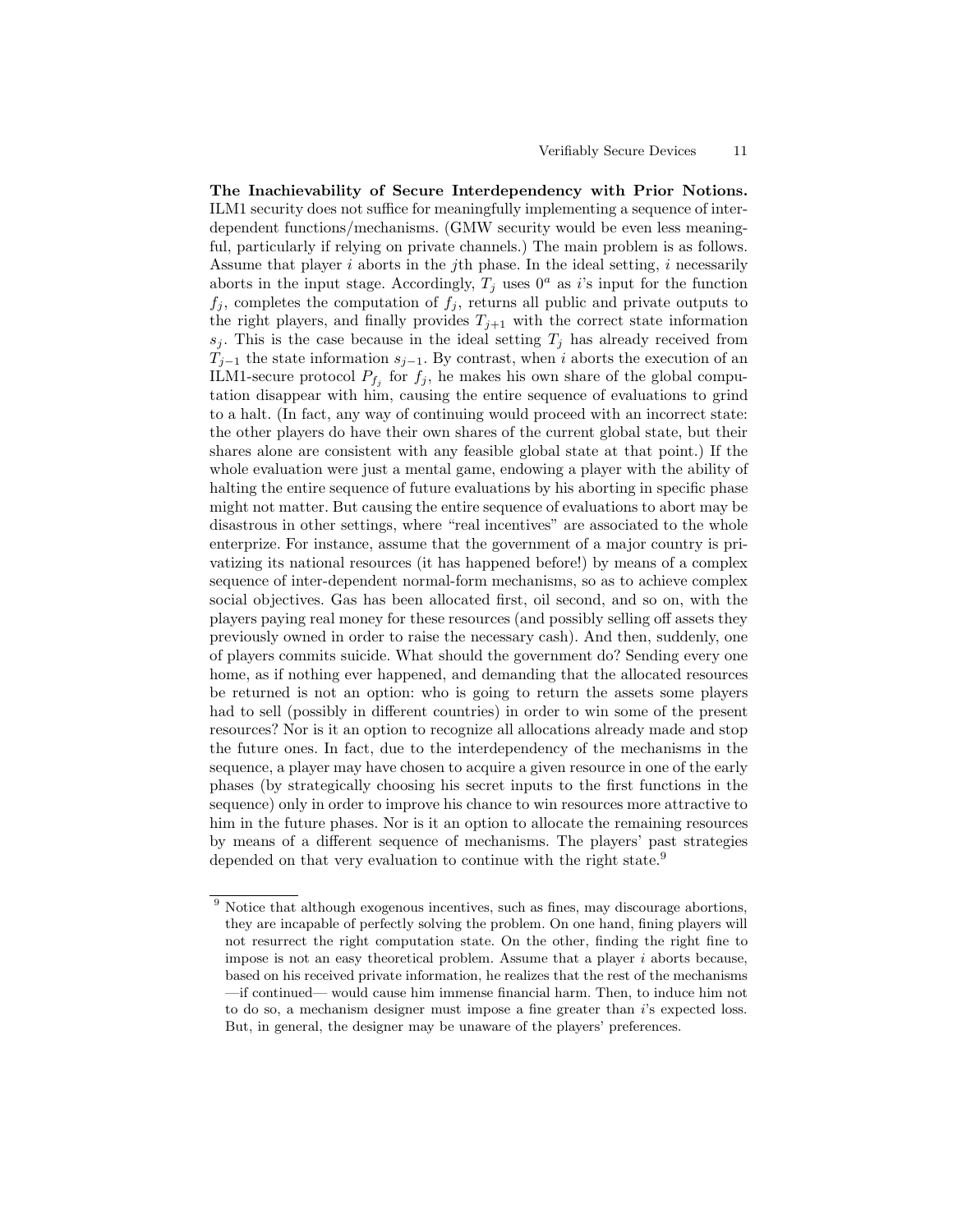In essence, not every thing in life is a mental game without incentives, and to properly deal with these incentives one needs to preserve the originally envisaged strategic opportunities. It should be clear that weak ILM2 security is instead capable of matching the above ideal scenario. Indeed, in ILM2-secure computation, the global state continues to remain available to each verifiable device  $D_i$  (corresponding to trusted party  $T_i$ ) whether the players abort or not. Moreover, the players do not have the ability to signal in any additional way from one mechanism to the next. Not even random strings will enable to alter the strategic opportunities available to the players in a weak-ILM2-secure protocol.

Finally, note that one may also consider strong ideal evaluations of interdependent functions, and that strong-ILM2-secure protocols will be able to match these more stringent requirements.

# 2 Notation

Basics. We denote by  $\mathbb{R}^+$  the set of non-negative reals; by  $\Sigma$  the alphabet consisting of English letters, arabic numerals, and punctuation marks; by  $\Sigma^*$  the set of all finite strings over  $\Sigma$ ; by  $\perp$  a symbol not in  $\Sigma$ ; by SYM<sub>k</sub> the group of permutations of k elements; by  $x := y$  the operation that assigns value y to variable x; by  $\emptyset$  the empty set, and by  $\phi$  the empty string/sequence/vector.

If x is a sequence, by either  $x^i$  or  $x_i$  we denote x's ith element,<sup>10</sup> and by  $\{x\}$  the set  $\{z: x^i = z \text{ for some } i\}$ . If x is a sequence of k integers, and m is an integer, by  $x + m$  we denote the sequence  $x^1 + m, \ldots, x^k + m$ . If x and y are sequences, respectively of length j and k, by  $x \circ y$  we denote their concatenation (i.e., the sequence of  $j + k$  elements whose *i*th element is  $x^i$  if  $i \leq j$ , and  $y^{i-j}$  otherwise). If x and y are strings (i.e., sequences with elements in  $\Sigma$ ), we denote their concatenation by xy.

- Players and profiles. We always denote by N the (finite) set of players, and by n its cardinality. If i is a player,  $-i$  denotes the set of the other  $n-1$  players, that is,  $-i = N \setminus \{i\}$ . Similarly, if  $C \subset N$ , then  $-C$  denotes  $N \setminus C$ . A profile is a vector indexed by N. If x is a profile, then, for all  $i \in N$  and  $C \subset N$ ,  $x_i$  is *i*'s component of x and  $x_C$  is the sub-profile of x indexed by C; thus:  $x = (x_i, x_{-i}) = (x_C, x_{-C}).$
- Probability distributions. All distributions considered in this paper are over finite sets. If  $X : S \to \mathbb{R}^+$  is a distribution over a set S, we denote its support by [X], that is,  $[X] = \{s \in S : X(s) > 0\}$ . We denote by  $rand(S)$  the uniform distribution over S.

If A is a probabilistic algorithm, the distribution over A's outputs on input x is denoted by  $A(x)$ . A probabilistic function  $f: X \to Y$  is finite if X and Y are both finite sets and, for every  $x \in X$  and  $y \in Y$ , the probability that  $f(x) = y$  has a finite binary representation.

<sup>&</sup>lt;sup>10</sup> For any given sequence, we shall solely use superscripts, or solely subscripts, to denote all of its elements.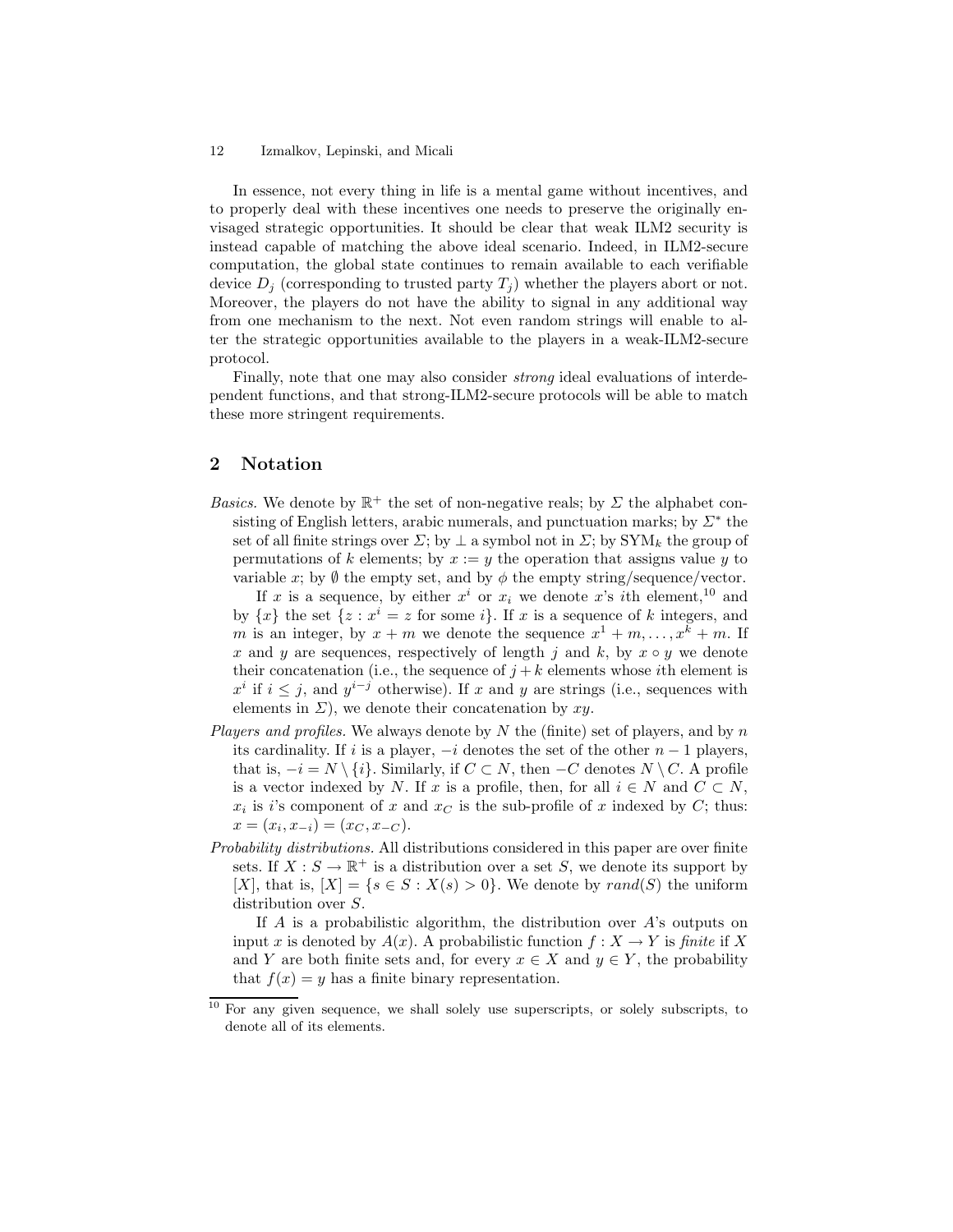# 3 The Ballot-Box Model

The ballot-box model ultimately is an abstract model of communication, but possesses a quite natural physical interpretation. The physical setting is that of a group of players, 1 through  $n$ , and a distinguished "player" 0, the device, seated around a table together and acting on a set of ballots with the help of a randomizing device, the ballot-box. Within this physical setting, one has considerable latitude in choosing reasonable actions. Indeed, in this paper, we envisage more actions than in [13].

# 3.1 Intuition

Ballots. There are two kinds of ballots: envelopes and super-envelopes. Externally, all ballots of the same kind are identical, but super-envelopes are slightly larger than envelopes. An envelope may contain a symbol from a finite alphabet, and a super-envelope may contain a sequence of envelopes. (Our constructions actually needs only envelopes containing an integer between 1 and 5, and superenvelopes capable of containing at most 5 envelopes.) An envelope perfectly hides and guarantees the integrity of the symbol it contains until it is opened. A super-envelope tightly packs the envelopes it contains, and thus keeps them in the same order in which they were inserted. Initially, all ballots are empty and in sufficient supply.

Ballot-Box Actions. There are 10 classes of ballot-box actions. Each action in the first 7 classes is referred to as a public action, because it is performed in plain view, so that all players know exactly which action has been performed, and its consequences are the same no matter who performs it. These 7 classes are: (1) publicly write a symbol on a piece of paper and seal it into a new, empty envelope; (2) publicly open an envelope to reveal its content to all players; (3) publicly seal a sequence of envelopes into a new super-envelope; (4) publicly open a super-envelope to expose its inner envelopes; (5) publicly reorder a sequence of envelopes;  $(6)$  publicly destroy a ballot; and  $(7)$  do nothing. The last three classes just simplify the description of our construction.

An action in the eighth class is referred to as an *action of Nature*. Such an action consists of "ballot boxing" a publicly chosen sequence of ballots, that is, reordering the chosen ballots according to a permutation randomly chosen by —and solely known to— Nature.

Each action of 9th and 10th classes is referred to as a private action, because some details about either its inputs or outputs are known solely to the player (or device) performing it. These two classes are: (9) privately open, read the content, and reseal an envelope; and (10) secretly reorder a sequence of envelopes. We imagine that the players observe what ballots these actions are performed upon, but the actions themselves are performed outside of public view. For instance, to perform an action of class 10, a player can shuffle the envelopes behind his back or within a box, so that only he knows in what order the envelopes are returned on the table.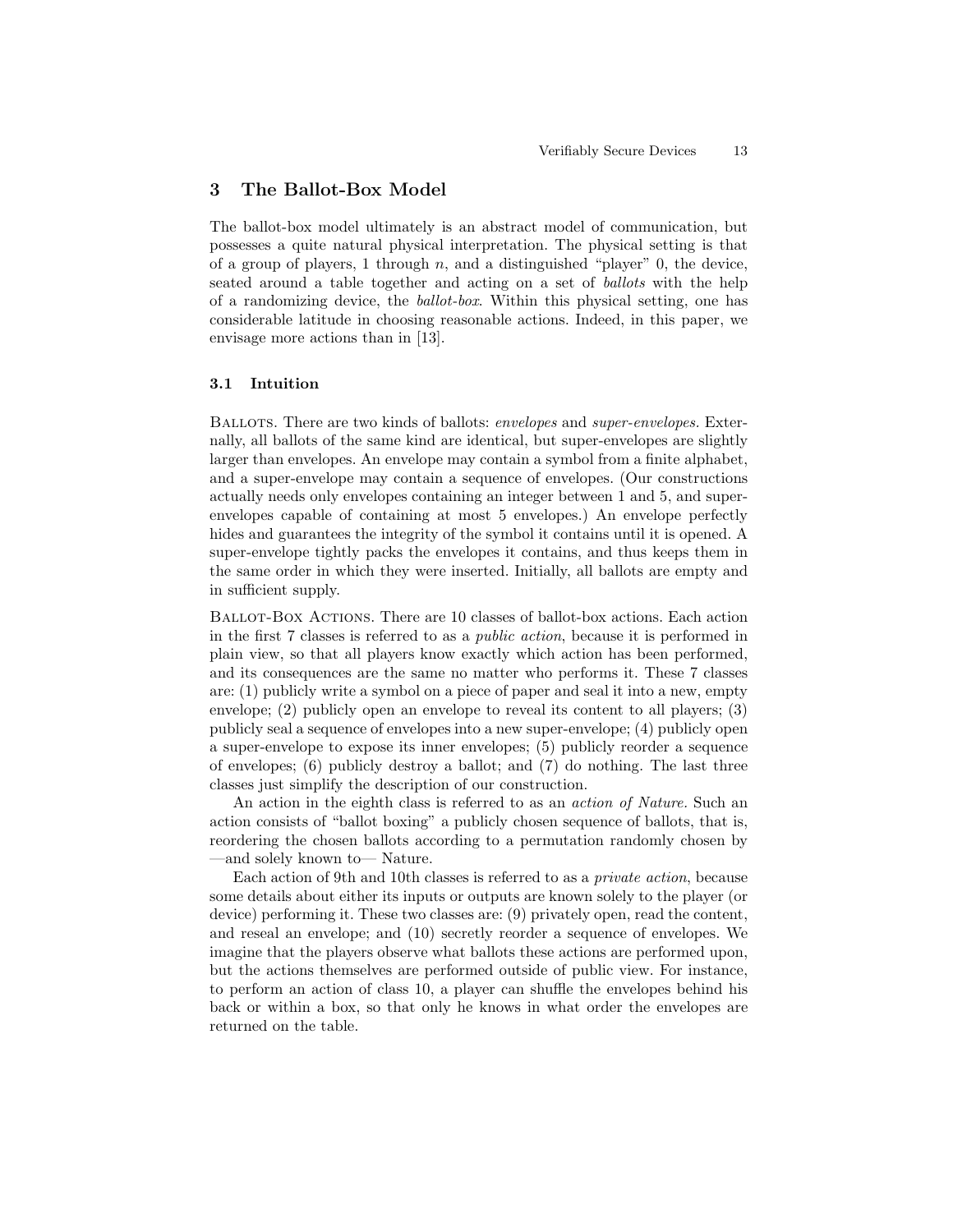PUBLIC INFORMATION. Conceptually, the players observe which actions have been performed on which ballots. Formally, (1) we associate to each ballot a unique identifier, a positive integer that is common information to all players (these identifiers correspond to the order in which the ballots are placed on the table for the first time or returned to the table —e.g., after being ballotboxed); and (2) we have each action generate, when executed, a public string of the form "A, i, j, k, l, ..."; where A is a string identifying the action, i is the number corresponding to the player performing the action, and  $j, k, l, \ldots$  are the identifiers of the ballots involved. If the action is public, for convenience, the identity of the player performing it is not recorded, since the effect of the action is the same no matter by whom the action is performed. The *public history* is the concatenation of the public strings generated by all actions executed thus far. Similarly, the private history of each player is the concatenation of the private strings generated by the private actions performed by, respectively, the player. The private string is the content of the opened envelope for a "private read" action and the actual permutation for a "secret permute" action.

### 3.2 Formalization

An envelope is a triple  $(j, c, 0)$ , where j is a positive integer, and c a symbol of  $\Sigma$ . A super-envelope is a triple  $(j, c, L)$ , where both j and L are positive integers, and  $c \in \Sigma^L$ . A *ballot* is either an envelope or a super-envelope. If  $(j, c, L)$  is a ballot, we refer to j as its *identifier*, to c as its *content*, and to L as its *level*. (As we shall see, L represents the number of inner envelopes contained in a ballot.)

A set of ballots  $B$  is *well-defined* if distinct ballots have distinct identifiers. If B is a well-defined set of ballots, then  $I_B$  denotes the set of identifiers of B's ballots. For  $j \in I_B$ ,  $B_j$  (or the expression *ballot* j) denotes the unique ballot of B whose identifier is j. For  $J \subset I_B$ ,  $B_J$  denotes the set of ballots of B whose identifiers belong to  $J$ . To emphasize that ballot  $j$  actually is an envelope (super-envelope) we may use the expression *envelope* j (super-envelope j).

Relative to a well-defined set of ballots  $B$ : if  $j$  is an envelope in  $B$ , then  $cont_B(j)$  denotes the content of j; if  $x = j<sup>1</sup>, \ldots, j<sup>k</sup>$  is a sequence of envelope identifiers in  $I_B$ , then  $cont_B(x)$  denotes the concatenation of the contents of these envelopes, that is, the string  $cont_B(j^1) \cdots cont_B(j^k)$ .

A global memory for a set of players N consists of a triple  $(B, R, H)$ , where

- $B$  is a well defined set of ballots;
- R is a sequence of strings in  $\Sigma^*$ ,  $R = R^1, R^2, \dots$ ; and
- *H* a tuple of sequences of strings in  $\Sigma^*$ ,  $H = H_0, H_1, \ldots, H_n$ .

We refer to B as the ballot set; to R as the public history; to each element of R as a record; to H as the private history; to  $H_0$  as the private history of the device; and to each  $H_i$  as the *private history of player i*. The *empty global memory* is the global memory for which the ballot set, the public history, and all the private histories are all empty. We denote the set of all possible global memories by  $GM$ .

Ballot-box actions are functions from GM to GM. The subset of ballot-box actions available at a given global memory gm is denoted by  $\mathcal{A}_{gm}$ . The actions in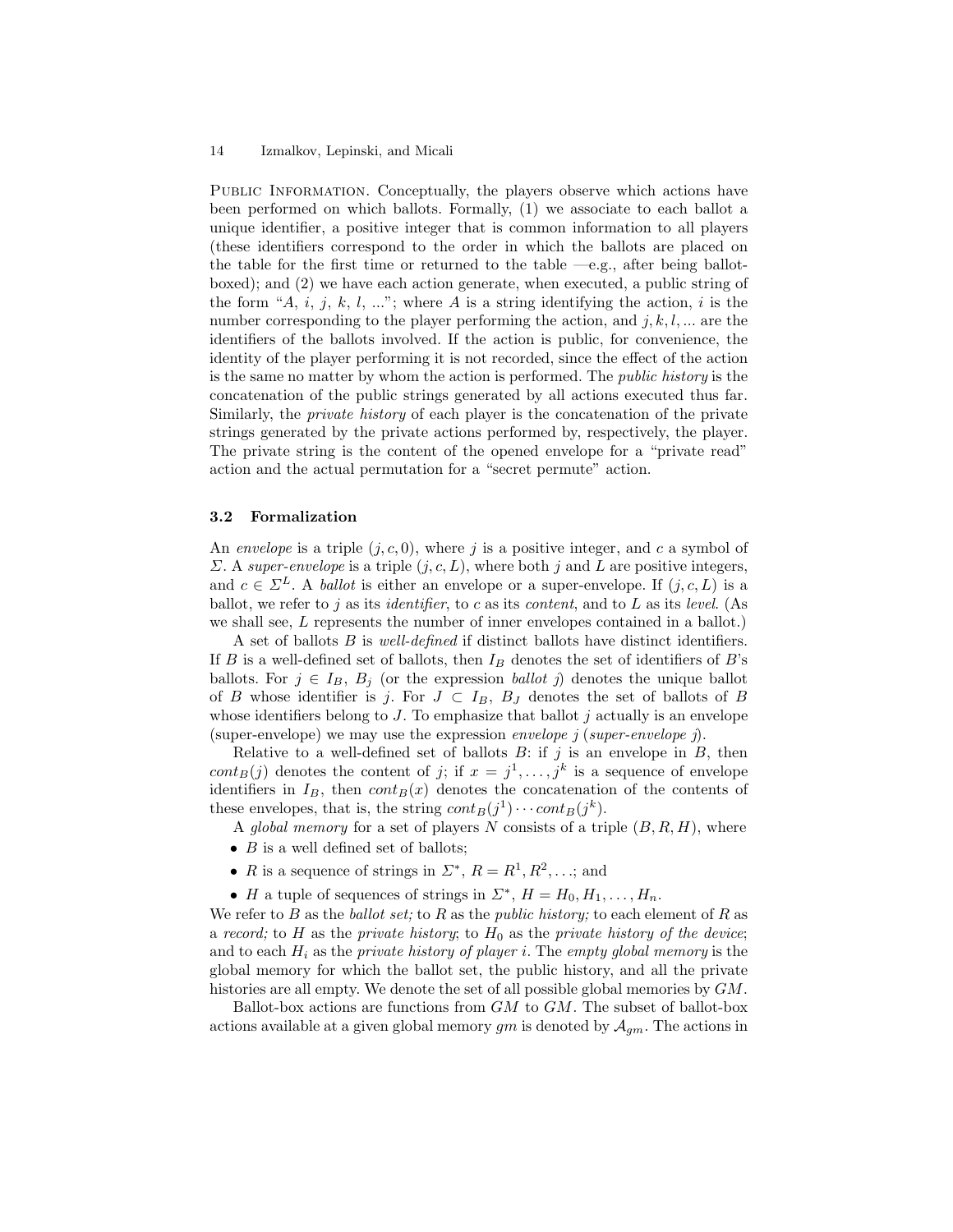$\mathcal{A}_{qm}$  are described below, grouped in 10 classes. For each  $a \in \mathcal{A}_{qm}$  we provide a formal identifier; an informal reference (to facilitate the high-level description of our constructions); and a functional specification. If  $gm = (B, R, H)$ , we actually specify  $a(gm)$  as a program acting on variables B, R, and H. For convenience, we include in  $R$  the auxiliary variable ub, the *identifier upper-bound*: a value equal to 0 for an empty global memory, and always greater than or equal to any identifier in  $I_B$ .

- 1. (NEWEN, c) —where  $c \in \Sigma$ . "Make a new envelope with public content c." ub := ub + 1;  $B := B \cup \{(\text{ub}, c, 0)\};$  and  $R := R \circ (\text{NewEn}, c, \text{ub}).$
- 2. (OPENEN, j) —where j is an envelope identifier in  $I_B$ . "Publicly open envelope j to reveal content  $cont_B(j)$ ."  $B := B \setminus \{B_i\}$  and  $R := R \circ (\text{OPEREN}, j, cont_B(j), \text{ub}).$
- 3. (NEWSUP,  $j_1, \ldots, j_L$ ) —where  $L \leq 5$ , and  $j_1, \ldots, j_L \in I_B$  are distinct envelope identifiers. "Make a new super-envelope containing the envelopes  $j_1, \ldots, j_L$ ."  $ub := ub + 1; B := B \cup \{ (ub, (cont_B(j_1), \ldots, (cont_B(j_L)), L) \};$

 $B := B \setminus \{B_{j_1}, \ldots, B_{j_L}\};$  and  $R := R \circ (\text{NewSup}, j_1, \ldots, j_L, \text{ub}).$ 

4. (OPENSUP, j) —where  $j \in I_B$  is the identifier of a level-L super-envelope.<sup>11</sup> "Open super-envelope j."

letting  $cont_B(j) = (c_1, \ldots, c_L), B := B \cup \{(\texttt{ub} + 1, c_1, 0), \ldots, (\texttt{ub} + L, c_L, 0)\};$  $B := B \setminus \{B_i\};$  ub := ub + L; and  $R := R \circ (\text{OPENSup}, j, \text{ub}).$ 

- 5. (PUBLICPERMUTE,  $j_1, \ldots, j_k, p$ ) —where  $k \leq 5, j_1, \ldots, j_k \in I_B$  are distinct identifiers of ballots of the same level L, and  $p \in \text{SYM}_k$ . "Publicly permute  $j_1, \ldots, j_k$  according to p."  $B := B \cup \{(\mathtt{ub} + 1, cont_B(j_{p(1)}), L), \ldots, (\mathtt{ub} + k, cont_B(j_{p(K)}), L)\}; \mathtt{ub} := \mathtt{ub} +$
- $k; B := B \setminus \{B_{j_1}, \ldots, B_{j_k}\};$  and  $R := R \circ (\text{PUBLICPERMUTE}, j_1, \ldots, j_k, p, \text{ub}).$ 6. (DESTROY, j) —where j is a ballot identifier in  $I_B$ . "Destroy ballot j"  $B := B \setminus \{B_i\}$  and  $R := R \circ ($ DESTROY, j, ub). 7. (DONOTHING).
- "Do nothing"

 $B := B$  and  $R := R \circ (DONOTHING, ub)$ .

- 8. (BALLOTBOX,  $j_1, \ldots, j_k$ ) where  $k \leq 5$  and  $j_1, \ldots, j_k \in I_B$  are distinct identifiers of ballots of the same level L. "Ballotbox  $j_1, \ldots, j_k$ "  $p \leftarrow rand(SYM_k); B := B \cup \{(\text{ub}+p(1), cont_B(j_1), L), \ldots, (\text{ub}+p(k), cont_B(j_k), L)\};$  $B := B \setminus \{B_{j_1}, \ldots, B_{j_k}\};$   $\text{ub} := \text{ub}+k$ ; and  $R := R \circ (\text{BALLOTBox}, j_1, \ldots, j_k, \text{ub}).$
- 9. (PRIVREAD,  $i, j$ ) —where  $i \in [0, n]$  and j is an envelope identifier in  $I_B$ . "i privately reads and reseals envelope  $j$ ."  $R := R \circ (\text{PRIVREAD}, i, j, \text{ub})$  and  $H_i := H_i \circ cont_B(j)$ .

 $^\mathrm{11}$  All the ballot-box actions involving multiple super-envelopes require as inputs and produce as outputs the ballots of the same level (see below). Thus, the level of any ballot can be deduced from the public history.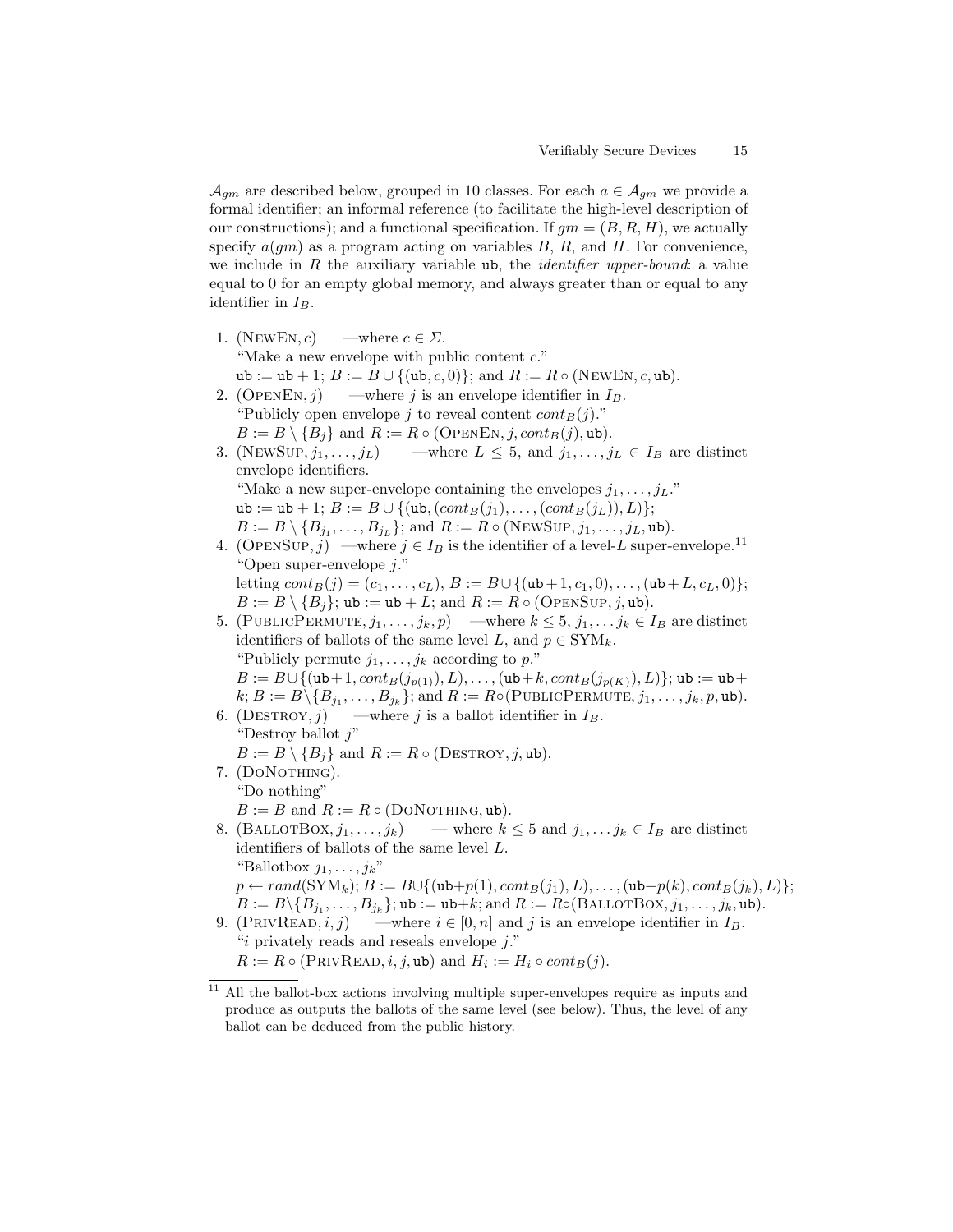- 16 Izmalkov, Lepinski, and Micali
- 10. (SECRETPERMUTE,  $i, j_1, \ldots, j_k, p$ ) —where  $i \in [0, n]$ ,  $k \leq 5$ ,  $p \in \text{SYM}_k$ , and  $j_1, \ldots, j_k \in I_B$  are distinct identifiers of ballots with the same level L. "*i* secretly permutes  $j_1, \ldots, j_k$  (according to p)."  $B := B \cup \{(\text{ub} + 1, cont_B(j_{p(1)}), L), \ldots, (\text{ub} + k, cont_B(j_{p(K)}), L)\}; B :=$  $B \setminus \{B_{j_1}, \ldots, B_{j_k}\};$   $\mathtt{ub} := \mathtt{ub} + k;$   $R := R \circ (\text{SECTIONERMUTE}, i, j_1 \ldots, j_k, \mathtt{ub}),$ and  $H_i := H_i \circ p$ .

REMARKS.

- All ballot-box actions are deterministic functions, except for the actions of Nature.
- The variable ub never decreases and coincides with the maximum of all identifiers "ever in existence." Notice that we never re-use the identifier of a ballot that has left, temporarily or for ever, the table. This ensures that different ballots get different identifiers.
- Even though we could define the operations NEWSUP, PUBLICPERMUTE, BALLOTBOX, and SECRETPERMUTE to handle an arbitrary number of ballots, it is a strength of our construction that we never need to operate on more than 5 ballots at a time. We thus find it convenient to define such bounded operations to highlight the practical implementability of our construction.

**Definition 1.** A global memory gm is feasible if there exists a sequence of global memories gm $^0,gm^1,\ldots,gm^k$ , such that gm $^0$  is the empty global memory; gm $^k=$  $gm; \ and, \ for \ all \ i \in [1, k], \ gm^i = a^i(gm^{i-1}) \ for \ some \ a^i \in \mathcal{A}_{gm^{i-1}}.$ 

If  $(B, R, H)$  is a feasible memory, we refer to R as a feasible public history.

REMARK. If  $gm = (B, R, H)$  is feasible, then  $\mathcal{A}_{qm}$  is easily computable from R alone (and so is ub). Indeed, what ballots are in play, which ballots are envelopes and which are super-envelopes, et cetera, are all deducible from R. Therefore, different feasible global memories that have the same public history also have the same set of available actions. This motivates the following definition.

**Definition 2.** If R is a feasible public history, by  $A_R$  we denote the set of available actions for any feasible global memory with public history R.

# 4 The Notion of a (Not Necessarily Verifiable) Device

**Definition 3.** Let  $D$  be a sequence of K functions. We say that  $D$  is a ballotbox device (of length K) if, for all  $k \in [1, K]$ , public histories R and private histories  $H_0$ ,  $\mathcal{D}^k(R, H_0)$  specifies a single action. If a private action is specified, then it has  $i = 0$ .

An execution of D on an initial feasible global memory  $(B^0, R^0, H^0)$  is a sequence of global memories  $(B^0, R^0, H^0), \ldots, (B^K, R^K, H^K)$  such that  $(B^k, R^k, H^k)$  $a^{k}(B^{k-1}, R^{k-1}, H^{k-1})$  for all  $k \in [1, K]$ , where  $a^{k} = \mathcal{D}^{k}(R^{k-1}, H_{0}^{k-1})$ .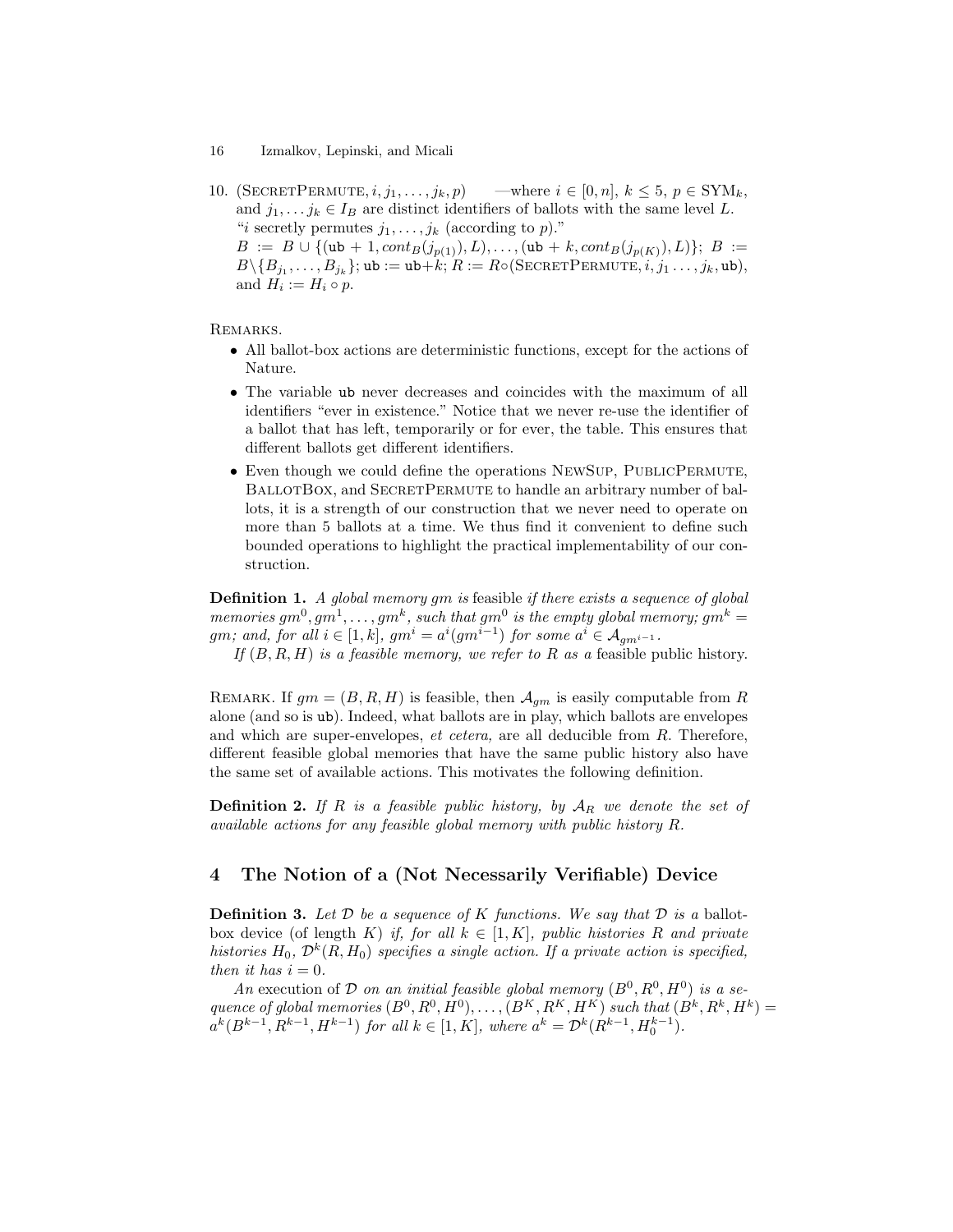If e is an execution of D, by  $B^k(e)$ ,  $R^k(e)$ , and  $H^k(e)$  we denote, respectively, the ballot set, the public history, and the private history of  $e$  at round  $k$ .

By  $R_{\mathcal{D}}^{k}(e)$  and  $H_{0,\mathcal{D}}^{k}(e)$  we denote, respectively, the last k records of  $R^{k}(e)$ and  $H_0^k(e) \setminus H_0^0$  (i.e., "the records appended to  $R^0$  and  $H_0^0$  by executing  $\mathcal{D}$ ").

The executions of D on initial memory  $gm^0$  constitute a distribution,<sup>12</sup> which we denote by  $EX_{\mathcal{D}}(gm^0)$ .

Remarks.

• Note that if  $\mathcal{D} = \mathcal{D}^1, \ldots, \mathcal{D}^K$  and  $\mathcal{T} = \mathcal{T}^1, \ldots, \mathcal{T}^L$  are ballot-box devices, then their concatenation, that is,  $\mathcal{D}^1, \ldots, \mathcal{D}^K, \mathcal{T}^1, \ldots, \mathcal{T}^L$  is a ballot-box device too.

# 5 The Notion of a Verifiably Secure Computer

**Definition 4.** An address is a finite sequence x of distinct positive integers. An address vector x is a vector of mutually disjoint addresses, that is,  $\{x_i\} \cap \{x_i\} =$  $\phi$  whenever  $i \neq j$ . The identifier set of an address vector  $x = (x_1, \ldots, x_k)$  is denoted by  $I_x$  and defined to be the set  $\bigcup_{i=1}^{k} \{x_i\}$ . If B is a set of ballots, then we define cont<sub>B</sub>(x) to be the vector  $(cont_B(x_1), \ldots, cont_B(x_k))$ . If i is a positive integer, then  $x+i$  is the address vector whose jth component is  $x_j +i$  (i.e., each element of sequence  $x_j$  is increased by i).

As usual, an address profile is an address vector indexed by the set of players.

A computer  $\mathcal D$  for a function f is a special ballot-box device. Executed on an initial global memory in which specific envelopes (the "input envelopes") contain an input x for f,  $D$  replaces such envelopes with new ones (the "output envelopes") that will contain the corresponding output  $f(x)$ . Of course, no property is required from  $D$  if the initial memory is not of the proper form.

**Definition 5.** Let  $f: X^a \to Y^b$  be a finite function, where  $X, Y \subset \Sigma^*$ ; and let  $x = x_1, \ldots, x_a$  be an address vector. We say that a feasible global memory  $gm = (B, R, H)$  is proper for f and x if  $I_x \subset I_B$  and  $cont_B(x) \in X^a$ .

With modularity in mind, we actually envision that an execution of a computer  $D$  may be preceded and/or followed by the execution of other computers. We thus insist that  $D$  does not "touch" any ballots of the initial memory besides its input envelopes. This way, partial results already computed, if any, will remain intact.

**Definition 6.** Let  $f: X^a \to Y^b$  be a finite function, where  $X, Y \subset \Sigma^*$ ; let x and y be two address vectors. We say that a ballot-box device  $D$  is a verifiably secure computer for f, with input address vector x and output address vector y, if there exist a constant sequence U and a straight-line no-input simulator SIM such

<sup>&</sup>lt;sup>12</sup> Indeed, although each function  $\mathcal{D}^k$  is deterministic,  $\mathcal{D}^k(R)$  may return an action of nature.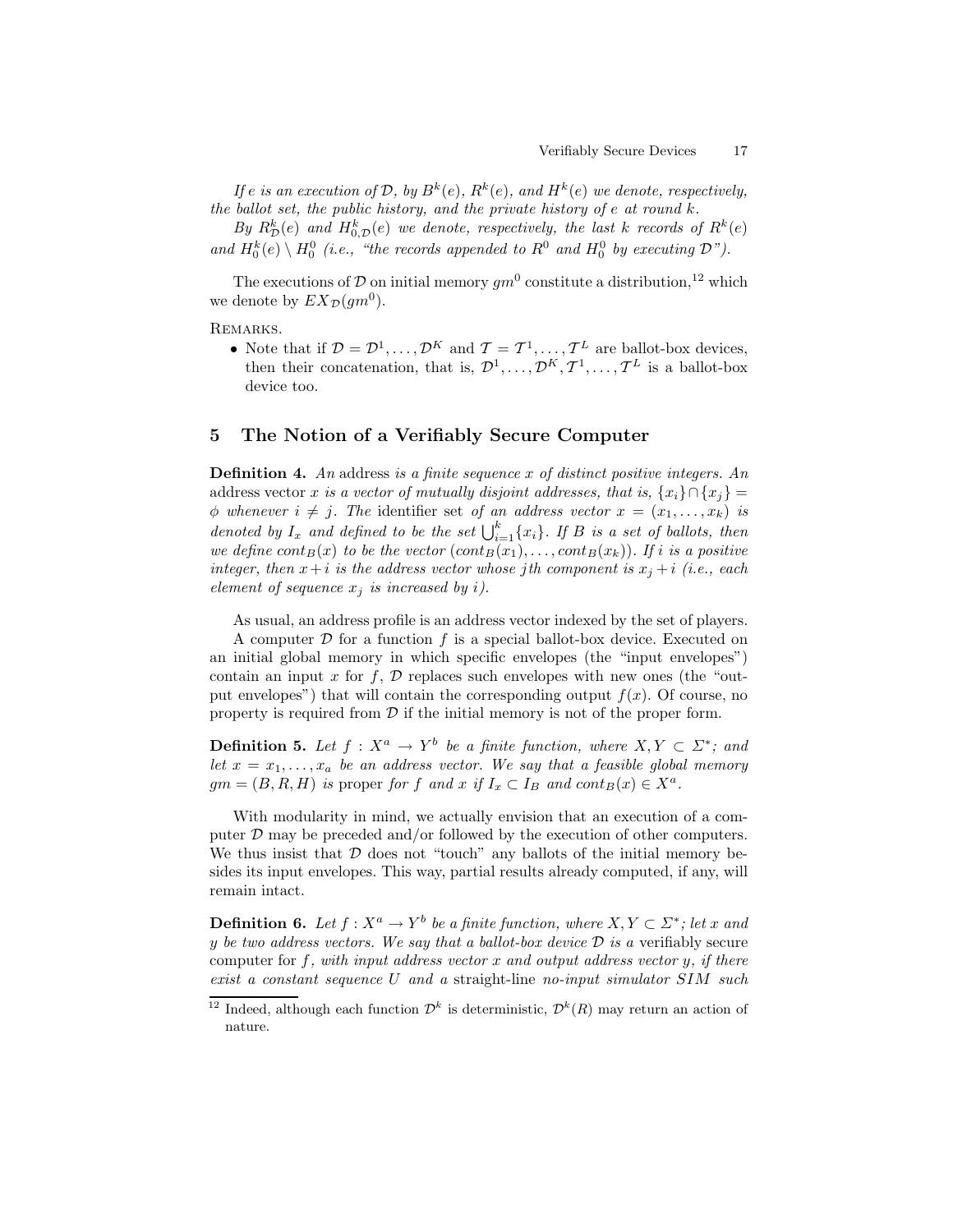that, for any execution e of  $D$  on an initial memory  $gm^0 = (B^0, R^0, H^0)$ , proper for f and x and with identifier upper-bound  $\mathbf{u}$ b<sub>0</sub>, the following three properties hold:

| 1. Correctness:     | $cont_{B^K(e)}(y + \text{ub}) = f(cont_{B^0}(x)).$                 |
|---------------------|--------------------------------------------------------------------|
| 2. Privacy:         | $R_{\mathcal{D}}^K(e) = U$ and $H_{0,\mathcal{D}}^K(e) = SIM(.)$ . |
| 3. Clean Operation: | $B^{K}(e) = B_{\{y+\text{ub}\}} \cup B^{0} \setminus B_{\{x\}}.$   |

We refer to SIM as  $\mathcal{D}'s$  simulator; to  $B_{\{x\}}$  as the input envelopes; and to  $B_{\{y+\text{ub}\}}$  as the output envelopes. For short, when no confusion may arise, we refer to  $D$  as a computer.

REMARKS.

- Correctness. Semantically, Correctness states that the output envelopes will contain f evaluated on the contents of the input envelopes. Syntactically, Correctness implies that each integer of each address  $y_i +$ ub is the identifier of an envelope in  $B^{K}(e)$ .
- Privacy. By running a computer  $\mathcal D$  for f, the only additional information about  $f$ 's inputs or outputs gained by the players consists of  $R_{\mathcal{D}}^K$ , the portion of the public history generated by  $\mathcal{D}$ 's execution. Privacy guarantees that this additional information is constant, thus the players neither learn anything about each other inputs or outputs nor receive any residual information. At the same time, in any execution the internal information of the device is the random string that can be generated with the same odds by a straight-line no-input simulator. Thus, the device also does not learn anything about the players' inputs or outputs.
- *Clean Operation*. Clean Operation guarantees that  $\mathcal{D}$ 
	- 1. Never touches an initial ballot that is not an input envelope (in fact, if a ballot is acted upon, then it is either removed from the ballot set, or receives a new identifier), and
	- 2. Eventually replaces all input envelopes with the output envelopes (i.e., other ballots generated by  $D$  are temporary, and will not exist in the final ballot set).
- Simplicity. Note that, since the public history generated by computer  $\mathcal D$  is fixed,  $\mathcal{D}$ 's functions do not depend on public history R. Also, as we shall see, the private actions of the devices we construct depend only on at most 5 last records of  $H_0$ . Thus, one can interpret  $\mathcal D$  as a simple automaton, that keeps in its internal memory last 5 private records, and reads the fixed string U record-by-record to find actions it has to perform.
- Straight-line Simulators. Our simulators are straight-line in the strictest possible sense. In essence, SIM is run independently many times, and each time outputs a random permutation in SYM<sup>5</sup> and its inverse. (The simulator is in fact called only after the device "privately opens a sequence of 5 envelopes" whose content is guaranteed —by construction— to be a random permutation of the integers 1 through 5.)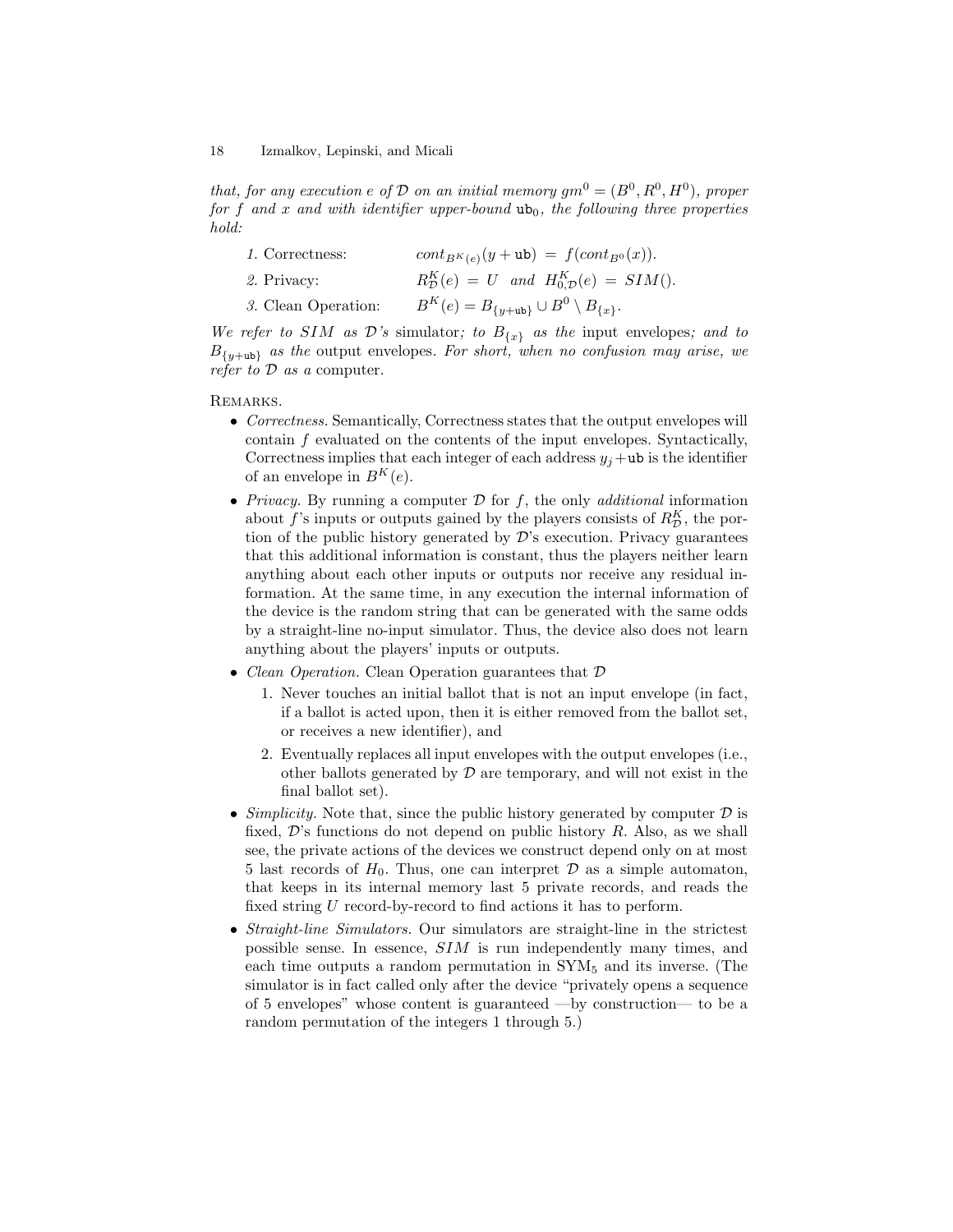# 6 Three Elementary Ballot-Box Computers

In this section we first provide verifiably secure computers for three elementary functions. (These computers will later on be used as building blocks for constructing computers for arbitrary finite functions.) Our three elementary functions are:

- 1. Permutation Inverse, mapping a permutation  $p \in \text{SYM}_5$  to  $p^{-1}$ .
- 2. Permutation Product, mapping a pair of permutations  $(p, q) \in (SYM_5)^2$  to  $pq$  —i.e., the permutation of SYM<sub>5</sub> so defined:  $pq(i) = p(q(i))$ .
- 3. Permutation Clone, mapping a permutation  $p \in \text{SYM}_5$  to the pair of permutations  $(p, p)$ .

ENCODINGS. Note that the notion of a verifiably secure computer  $\mathcal D$  for f applies to functions f from strings to strings. (Indeed, f's inputs and outputs must be represented as the concatenation of, respectively, the symbols contained in  $\mathcal{D}$ 's input and output envelopes.) Thus we need to encode the inputs and outputs of Permutation Inverse, Product and Clone as strings of symbols. This is naturally done as follows.

**Definition 7.** We identify a permutation s in  $SYM<sub>5</sub>$  with the 5-long string  $s_1s_2s_3s_4s_5$ , such that  $s_j = s(j)$ . Relative to a well-defined set of ballots B, we say that a sequence  $\sigma$  of 5 envelope identifiers is an envelope encoding of a permutation if  $cont_B(\sigma) \in SYM_5$ .

If  $\sigma$  is an envelope encoding of a permutation in SYM<sub>5</sub>, we refer to this permutation by  $\hat{\sigma}$ . We consistently use lower-case Greek letters to denote envelope encodings.

DEVICE CONVENTIONS. To simplify our description of a device  $\mathcal D$  we adopt the following conventions.

- Rather than describing  $\mathcal D$  as a sequence of K functions that, on input a public history  $R$  and a private history  $H_0$ , output a ballot-box action feasible for any global memory with public history  $R$ , we present  $D$  as a list of K actions  $a^1, \ldots, a^K$  (to be performed no matter what the public history may be). Should any such  $a^k$  be infeasible for a particular global memory, we interpret it as the "do nothing" action, which is always feasible.
- We describe each action  $a^k$  via its informal reference (as per Definition 3.2), using an explicit and convenient reference to the identifiers it generates. For instance, when we say "Make a new envelope x with public content  $c$ ", we mean (1) "Make a new envelope with public content  $c$ " and (2) "refer to the identifier of the newly created envelope as  $x^{\prime\prime}$  —rather than  $ub + 1$ .
- We (often) collapse the actions of several rounds into a single *conceptual* round, providing convenient names for the ballot identifiers generated in the process. For instance, if  $p$  is a permutation in  $\text{SYM}_5$ , the conceptual round "Create an envelope encoding  $\sigma$  of p" stands for the following 5 actions: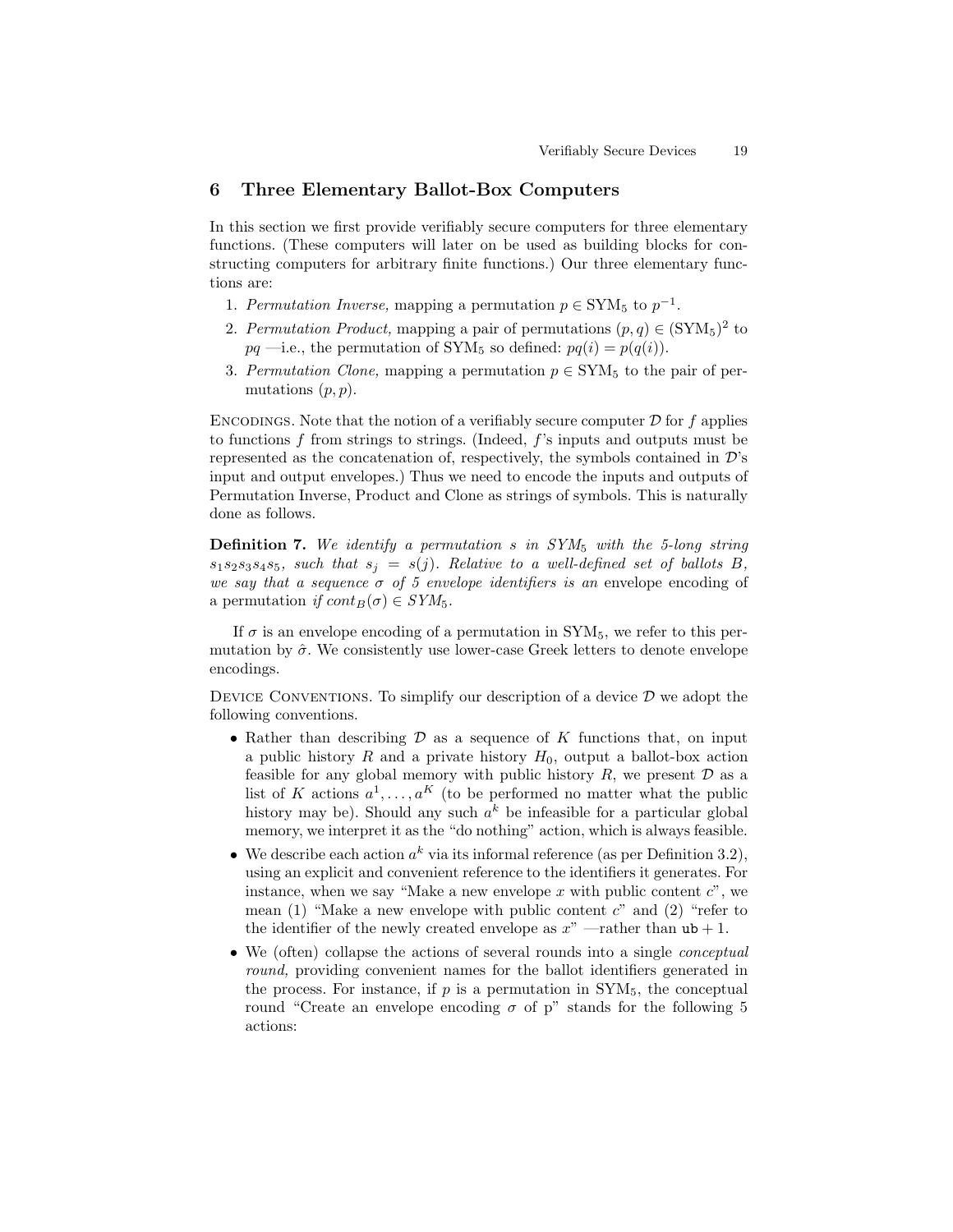Make a new envelope  $\sigma_1$  with public content  $p_1$ . Make a new envelope  $\sigma_2$  with public content  $p_2$ . Make a new envelope  $\sigma_3$  with public content  $p_3$ . Make a new envelope  $\sigma_4$  with public content  $p_4$ . Make a new envelope  $\sigma_5$  with public content  $p_5$ .

#### 6.1 A Verifiably Secure Computer for Permutation Inverse

### Device  $\mathcal{INV}_{\sigma}$

*Input address:*  $\sigma$  —an envelope encoding of a permutation in SYM<sub>5</sub>.

- (1) Create an envelope encoding  $\alpha$  of the identity permutation  $\mathcal{I} = 12345$ .
- (2) For  $\ell = 1$  to 5: make a new super-envelope  $A_{\ell}$  containing the pair of envelopes  $(\sigma_{\ell}, \alpha_{\ell}).$
- (3) Ballotbox  $A_1, \ldots, A_5$  to obtain  $A'_1, \ldots, A'_5$ .
- (4) For  $\ell = 1$  to 5: open super-envelope  $A'_{\ell}$  to expose envelope pair  $(\nu_{\ell}, \mu_{\ell})$ .
- (5) For  $\ell = 1$  to 5: privately read and reseal  $\nu_{\ell}$ , and denote its content by  $\hat{\nu}_{\ell}$ . Set  $\hat{\nu} = \hat{\nu}_1 \circ \cdots \circ \hat{\nu}_5$ .
- (6) For  $\ell = 1$  to 5: make a new super-envelope  $B_{\ell}$  containing the pair of envelopes  $(\nu_{\ell}, \mu_{\ell}).$
- (7) Secretly permute  $B_1, \ldots, B_5$  according to  $\hat{\nu}^{-1}$  to obtain  $B'_1, \ldots, B'_5$ .
- (8) For  $\ell = 1$  to 5: open super-envelope  $B'_\ell$  to expose envelope pair  $(\beta_\ell, \rho_\ell)$ . Set  $\rho = \rho_1, \ldots, \rho_5.$
- (9) For  $\ell = 1$  to 5: open envelope  $\beta'_{\ell}$  and denote its content by  $\hat{\beta}_{\ell}$ . Output address: 37, 39, 41, 43, 45.

**Lemma 1.** For any 5-long address  $\sigma$ ,  $\mathcal{INV}_{\sigma}$  is a verifiably secure computer for permutation inverse, with input address  $\sigma$  and output address 37, 39, 41, 43, 45.

Proof. As per Definition 6, let us establish Correctness, Privacy and Clean Operation for  $\mathcal{INV}_{\sigma}$ . Consider an execution of  $\mathcal{INV}_{\sigma}$  on any initial memory  $gm^0$ proper for permutation inverse and  $\sigma$ , and let ub<sup>0</sup> be the identifier upper-bound of  $g m^0$ .

CORRECTNESS. Step 1 generates 5 new identifiers (increasing  $ub^0$  by 5). Step 2 binds together, in the same super-envelope  $A_{\ell}$ , the  $\ell$ th envelope of  $\sigma$  and  $\alpha$ . It generates 5 new identifiers, and all of its actions are feasible since  $\sigma \in I_B$ . Step 3 applies the same, random and secret, permutation to both  $\hat{\sigma}$  and  $\hat{\alpha}$ , generating 5 new identifiers. Letting  $x$  be this secret permutation, Step 4 "puts on the table" the envelope encodings  $\nu = \nu_1, \ldots, \nu_5$  and  $\mu = \mu_1, \ldots, \mu_5$ , where  $\hat{\nu} = x\hat{\sigma}$  and  $\hat{\mu} = x\mathcal{I} = x$ , and generates 10 new identifiers. At the end of Step 4, both  $\hat{\nu}$  and  $\hat{\mu}$  are totally secret. In Step 5, however, the device learns  $\hat{\nu}$  and reseals envelope encoding  $\nu$ . Step 6 puts  $\nu$  and  $\mu$  back into super-envelopes  $B_1, \ldots, B_5$ , generating 5 new identifiers. In Step 7, the device secretly applies permutation  $\hat{\nu}^{-1}$  to both  $\hat{\nu}$  and  $\hat{\mu}$ , generating 5 new identifiers. The action of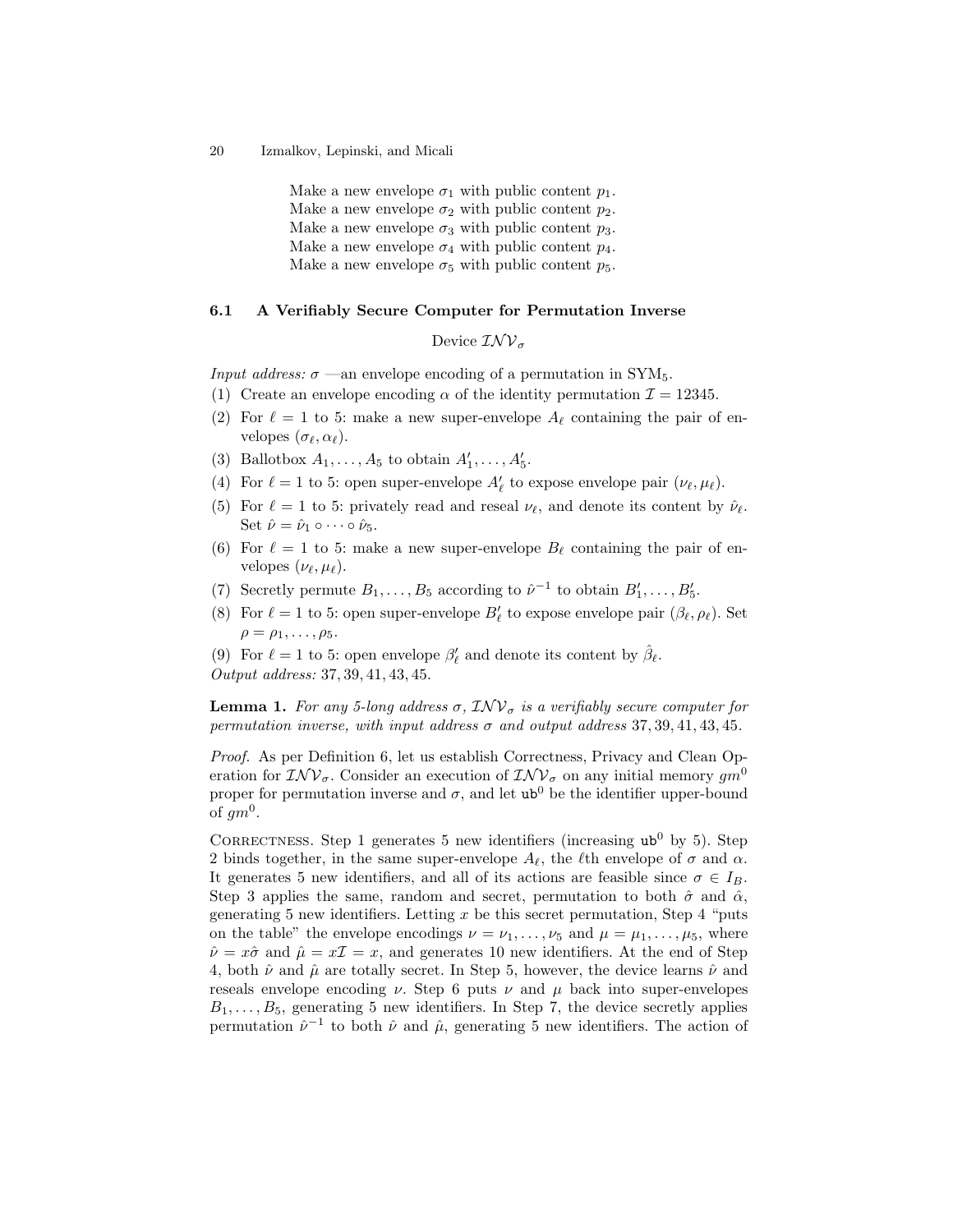Step 7 is feasible because  $\hat{\sigma} \in \text{SYM}_5$ , thus  $\hat{\nu} \in \text{SYM}_5$ . Step 8 "puts on the table" the envelope encodings  $\beta$  and  $\rho$ , where  $\hat{\beta} = \hat{\nu}^{-1}\hat{\nu} = Id$  and  $\hat{\rho} = \hat{\nu}^{-1}x$ , and generates 10 new identifiers. Step 9 reveals contents of  $\beta$ , which are  $\hat{\beta} = 12345$ . Thus,  $\rho = \text{ub}^0 + 37$ ,  $\text{ub}^0 + 39$ ...,  $\text{ub}^0 + 45$ ; and  $\hat{\rho} = \hat{\sigma}^{-1}x^{-1}x = \hat{\sigma}^{-1}$  as desired.

PRIVACY. It is clear that the public history generated by  $D$  is a fixed constant. And the very fact that the contents of  $\beta$  revealed in Step 9 are 1, 2, ..., 5 in the fixed order serves as a proof that the device had used the correct permutation to invert the contents of  $\hat{\nu}$  and  $\hat{\mu}$ . Constructing the required simulator is also trivial, as the contents of  $H_{0,D}$  are a random permutation  $\hat{\nu}$  and its inverse. Thus, SIM consists of: (1) generating a random permutation  $r = r_1 \dots r_5 \in \text{SYM}_5$ ; (2) for  $\ell = 1$  to 5: writing a string  $r_{\ell}$ ; and (3) writing a string  $r^{-1}$ .

Clean Operation. Trivially follows by construction.

### 6.2 A Verifiably Secure Computer for Permutation Product

# Device  $\mathcal{MULT}_{\sigma,\tau}$

Input addresses:  $\sigma$  and  $\tau$  —each an envelope encoding of a permutation in SYM<sub>5</sub>. (1) Execute computer  $\mathcal{INV}_{\sigma}$  to obtain the envelope encoding  $\alpha$ .

- (2) For  $\ell = 1$  to 5: make a new super-envelope  $A_{\ell}$  containing the pair of envelopes  $(\alpha_{\ell}, \tau_{\ell}).$
- (3) Ballotbox  $A_1, \ldots, A_5$  to obtain  $A'_1, \ldots, A'_5$ .
- (4) For  $\ell = 1$  to 5: open super-envelope  $A'_{\ell}$  to expose envelope pair  $(\nu_{\ell}, \mu_{\ell})$ .
- (5) For  $\ell = 1$  to 5: privately read and reseal  $\nu_{\ell}$ , and denote its content by  $\hat{\nu}_{\ell}$ . Set  $\hat{\nu} = \hat{\nu}_1 \circ \cdots \circ \hat{\nu}_5$ .
- (6) For  $\ell = 1$  to 5: make a new super-envelope  $B_{\ell}$  containing the pair of envelopes  $(\nu_{\ell}, \mu_{\ell}).$
- (7) Secretly permute  $B_1, \ldots, B_5$  according to  $\hat{\nu}^{-1}$  to obtain  $B'_1, \ldots, B'_5$ .
- (8) For  $\ell = 1$  to 5: open super-envelope  $B'_\ell$  to expose envelope pair  $(\beta_\ell, \rho_\ell)$ . Set  $\rho = \rho_1, \ldots, \rho_5$ .
- (9) For  $\ell = 1$  to 5: open envelope  $\beta'_{\ell}$  and denote its content by  $\hat{\beta}_{\ell}$ .
- Output address: 77, 79, 81, 83, 85.

**Lemma 2.** For any two, disjoint, 5-long addresses  $\sigma$  and  $\tau$ , MULT<sub> $\sigma$ , $\tau$ </sub> is a verifiably secure computer for permutation product, with input addresses  $\sigma$  and  $\tau$  and output address 77, 79, 81, 83, 85.

*Proof.* To establish Correctness, note that envelopes  $\alpha$  generated in Step 1 contain  $\hat{\alpha} = \hat{\sigma}^{-1}$ ; contents of  $\nu$  and  $\mu$  in Step 4 are  $\hat{\nu} = x\hat{\sigma}^{-1}$  and  $\hat{\mu} = x\hat{\tau}$  for a random  $x \in \text{SYM}_5$ ; and contents of  $\beta$  and  $\rho$  in Step 8 are  $\hat{\nu}^{-1}\hat{\nu} = \mathcal{I}$  and  $\hat{\rho} = (x\hat{\sigma}^{-1})^{-1}x\hat{\tau} = \hat{\sigma}\hat{\tau}$ . Privacy and Clean Operation trivially follow. By construction, the public history generated by  $\mathcal{MULT}_{\sigma,\tau}$  is fixed, and the SIM has to generate a random permutation and its inverse twice (for  $\mathcal{INV}$  in Step 1 and for Steps 5 and 7.)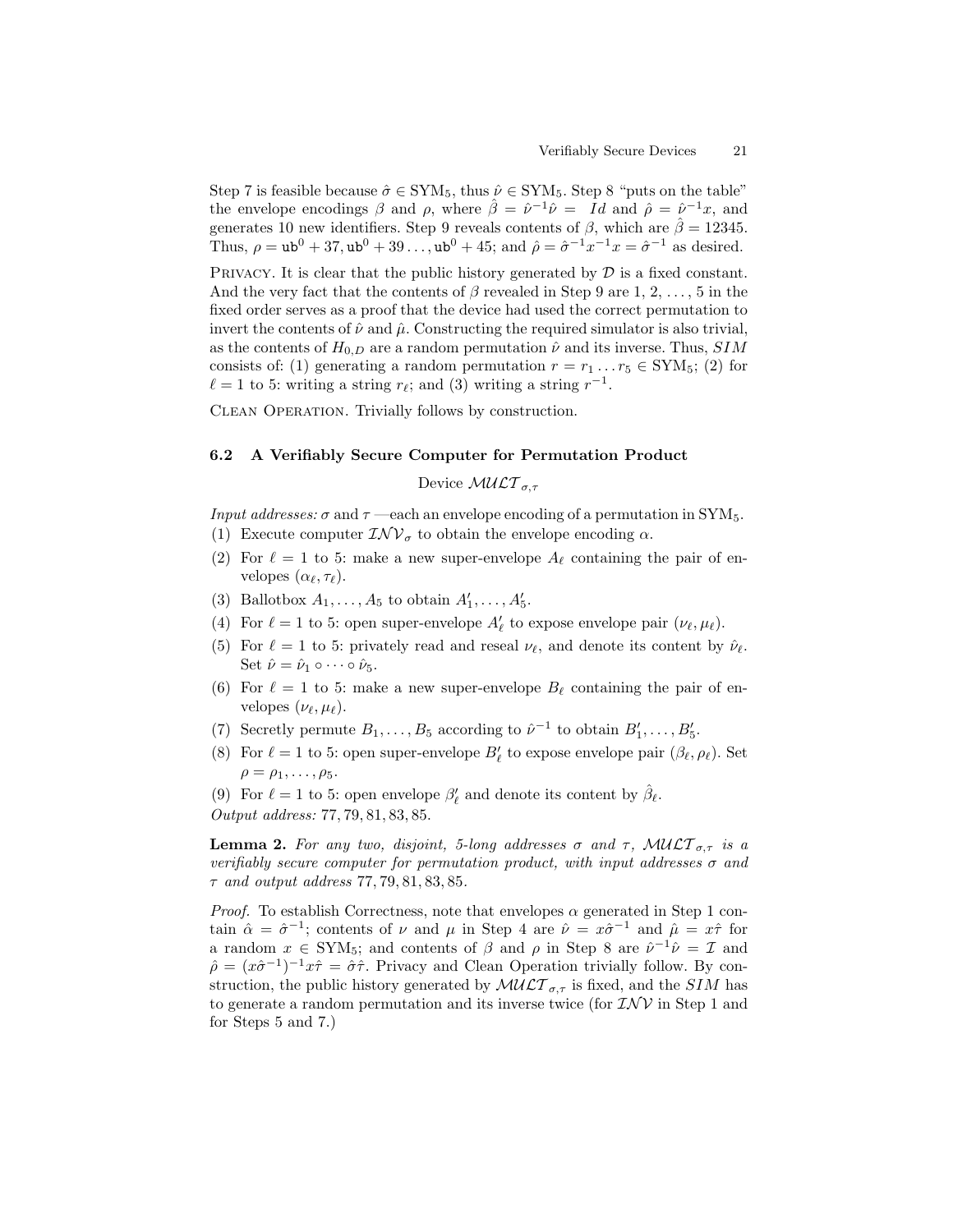### 6.3 A Verifiably Secure Computer for Permutation Clone

Device  $\mathcal{CLONE}_{\sigma}$ 

*Input address:*  $\sigma$  —an envelope encoding of a permutation in SYM<sub>5</sub>.

- (1) Execute computer  $\mathcal{INV}_{\sigma}$  to obtain the envelope encoding  $\alpha$ .
- (2) Create two envelope encodings,  $\beta$  and  $\gamma$ , of the identity permutation  $\mathcal{I}$ .
- (3) For  $\ell = 1$  to 5: make a new super-envelope  $A_{\ell}$  containing the triple of envelopes  $(\alpha_{\ell}, \beta_{\ell}, \gamma_{\ell}).$
- (4) Ballotbox  $A_1, \ldots, A_5$  to obtain  $A'_1, \ldots, A'_5$ .
- (5) For  $\ell = 1$  to 5: open super-envelope  $A'_\ell$  to expose envelope triple  $(\nu_\ell, \mu_\ell, \eta_\ell)$ .
- (6) For  $\ell = 1$  to 5: privately read and reseal  $\nu_{\ell}$ , and denote its content by  $\hat{\nu}_{\ell}$ . Set  $\hat{\nu} = \hat{\nu}_1 \circ \cdots \circ \hat{\nu}_5$ .
- (7) For  $\ell = 1$  to 5: make a new super-envelope  $B_{\ell}$  containing the pair of envelopes  $(\nu_{\ell}, \mu_{\ell}, \eta_{\ell}).$
- (8) Secretly permute  $B_1, \ldots, B_5$  according to  $\hat{\nu}^{-1}$  to obtain  $B'_1, \ldots, B'_5$ .
- (9) For  $\ell = 1$  to 5: open super-envelope  $B'_\ell$  to expose envelope triple  $(\delta_\ell, \psi_\ell, \rho_\ell)$ .
- (10) For  $\ell = 1$  to 5: open envelope  $\delta_{\ell}$ .<sup>13</sup>

Output addresses: 92, 95, 98, 101, 104 and 93, 96, 99, 102, 105.

**Lemma 3.** For any 5-long address  $\sigma$ ,  $\mathcal{CLONE}_{\sigma}$  is a verifiably secure computer for permutation clone, with input address  $\sigma$  and output addresses 92, 95, 98, 101, 104 and 93, 96, 99, 102, 105.

# 7 General Verifiably Secure Computers

Recall that any finite function  $f: \{0,1\}^a \to \{0,1\}^b$  can be easily (and quite efficiently) represented as a combinatorial circuit, and thus as a fixed sequence of the following basic functions:

- COIN, the probabilistic function that, on no input, returns a random bit;
- DUPLICATE, the function that, on input a bit  $b$ , returns a pair of bits  $(b, b);$
- AND, the function that, on input a pair of bits  $(b_1, b_2)$ , returns 1 if and only if  $b_1 = b_2 = 1$ ; and
- NOT, the function that, on input a bit b, returns the bit  $1 b$ .

We thus intend to prove that each of these basic functions has a ballot-box computer, and then obtain a ballot-box computer for any desired  $f: \{0,1\}^a \rightarrow$  $\{0,1\}$ <sup>b</sup> by utilizing these 4 basic computers. To this end, we must first decide how to encode binary strings and binary functions.

<sup>13</sup> Note that Steps 2–10, in essence, correspond to a protocol for permutation inverse that on input  $\alpha$  produces two identical envelope encodings, each encoding  $\hat{\alpha}^{-1}$ .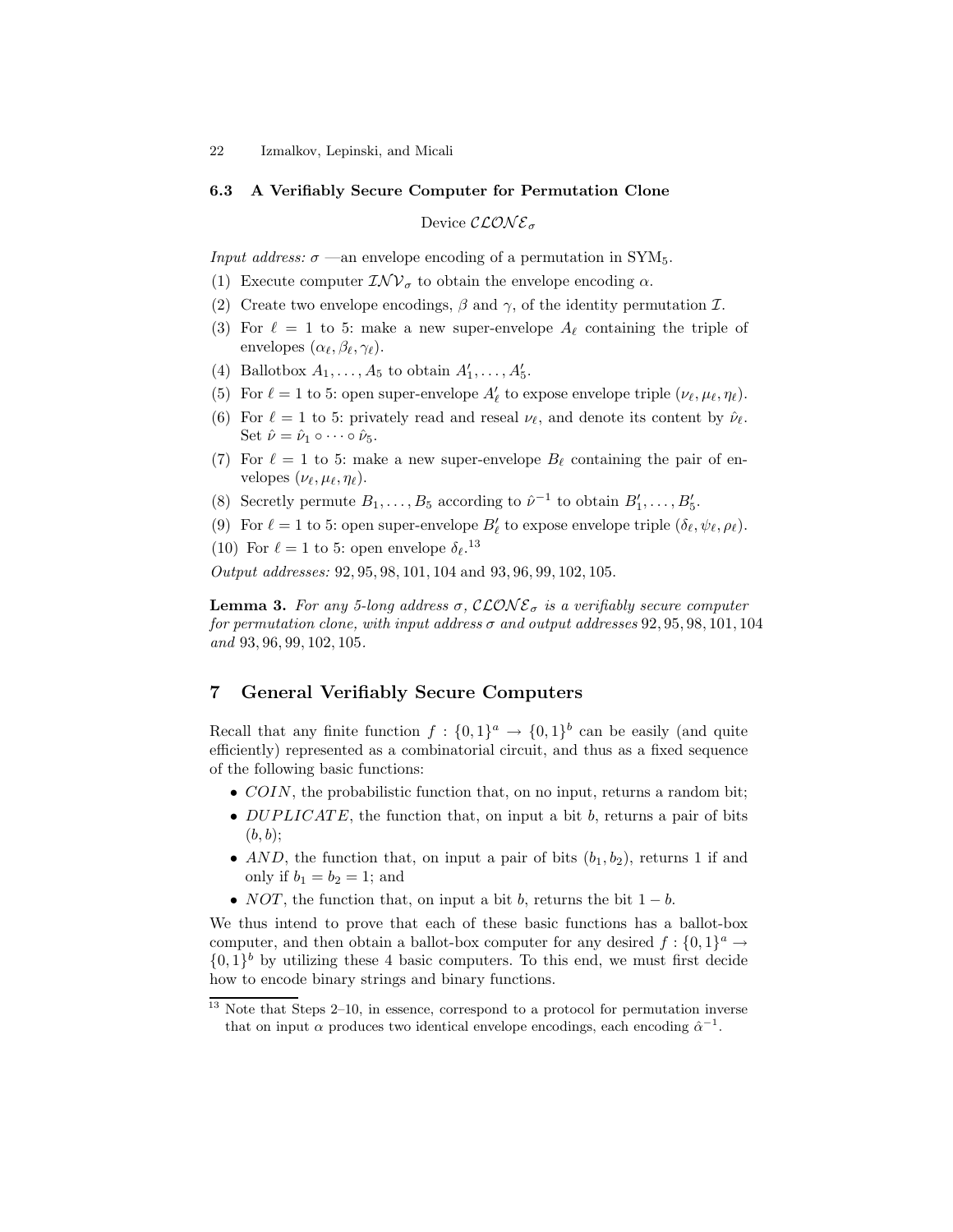**Definition 8.** We define the SYM<sub>5</sub> encoding of a k-bit binary string  $x = b_1, \ldots, b_k$ , denoted by  $\bar{x}$ , to be  $b_1 \cdots b_k$ , where

$$
\bar{0} = 12345; \quad \bar{1} = 12453.
$$

The  $SYM<sub>5</sub>$  encoding is immediately extended to binary functions as follows:  $\bar{f}(\bar{x}) = f(x)$  for all x.

One of our basic computer has already been constructed: namely,

**Lemma 4.** For any envelope encoding  $\sigma$ ,  $\mathcal{CLONE}$  is a ballot-box computer for  $DUPLICATE$  with input address  $\sigma$ .

*Proof.* Because  $\mathcal{CLONE}$  duplicates any permutation in SYM<sub>5</sub>, in particular it duplicates 12345 and 12453.

We thus proceed to build the other 3 basic computers

# 7.1 A Verifiably Secure Computer for COIN

Device  $\mathcal{COTN}$ 

- (1) Create an envelope encoding  $\alpha$  of  $\mathcal I$  and an envelope encoding  $\beta$  of a.
- (2) Make new super-envelopes A and B containing envelopes  $\alpha_1, \ldots, \alpha_5$  and  $\beta_1, \ldots, \beta_5$ , respectively.
- (3) Ballotbox  $A$  and  $B$  to obtain super-envelopes  $C$  and  $D$ .
- (4) Open C to expose an envelope encoding  $\gamma$ . Destroy D.

Output address: 15, 16, 17, 18, 19.

**Lemma 5.** COIN is a verifiably secure computer for  $\overline{CONN}$ , with no input address and output address  $15, \ldots, 19$ .

Proof. The only non-trivial part to prove Correctness is to demonstrate that contents of  $\gamma$  are random and belong to  $\{\mathcal{I},a\}$ . Indeed, at the end of Step 2, A contains a sequence of 5 envelopes encoding  $\mathcal{I}$ , and  $B$  contains a sequence of 5 envelopes encoding permutation  $a$ . At the end of Step 3, the contents of  $C$  are either those of  $A$  or of  $B$  with equal probabilities. Thus, at the end of Step 4, the content of address  $\gamma$  is random and is either  $\mathcal I$  or  $a$ .

Clean Operation is trivial, and Privacy straightforwardly follows by noting that the public history is fixed and there is no private history of the device generated by  $\mathcal{COIN}$ .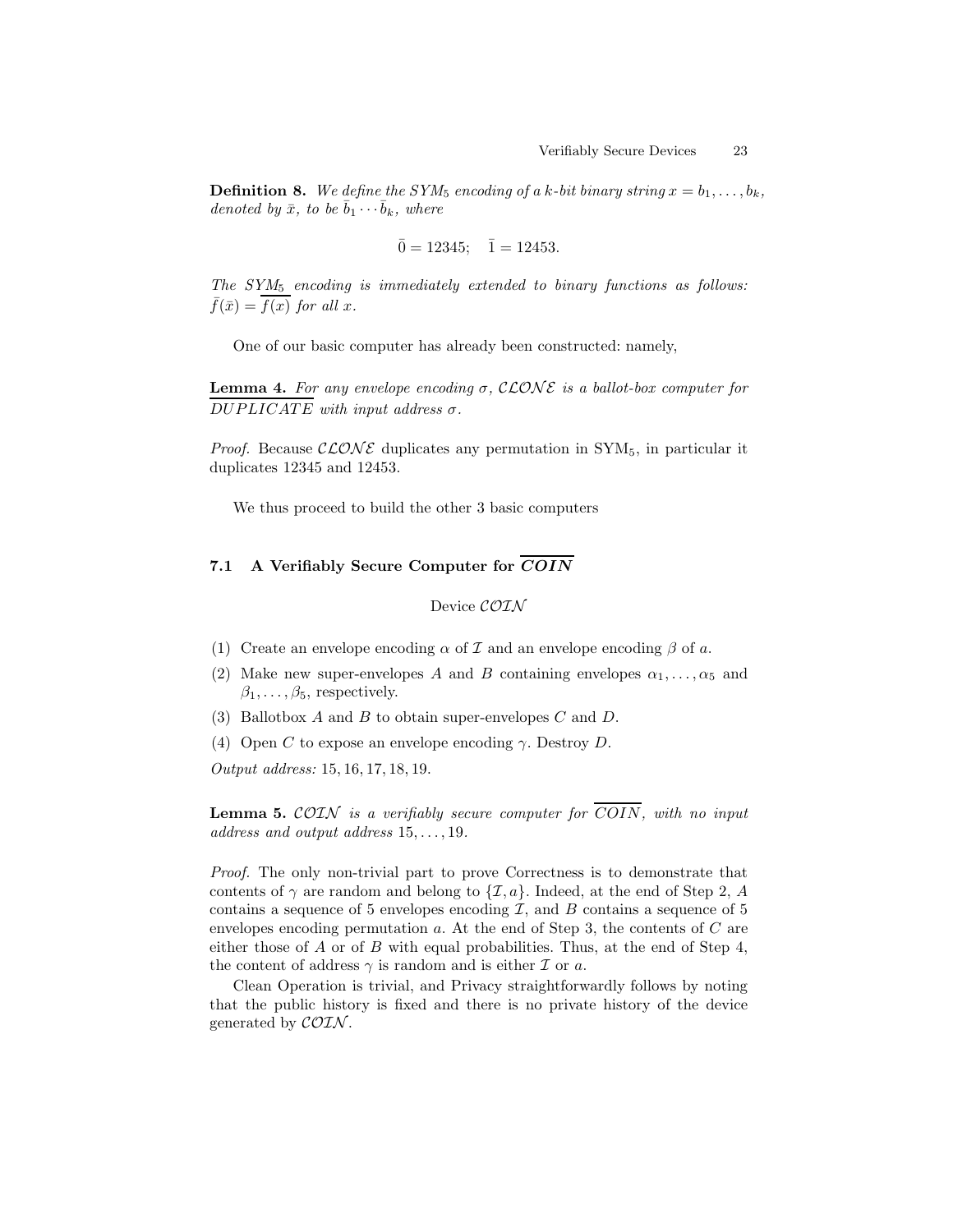# 7.2 Verifiably Secure Computers for  $\overline{NOT}$  and  $\overline{AND}$

In proving the existence of ballot-box computers for  $\overline{NOT}$  and  $\overline{AND}$  we rely on the result of [3] that the Boolean functions NOT and AND can be realized as sequences of group operations in  $SYM<sub>5</sub>$ .<sup>14</sup> Here is our rendition of it.

Let  $\mathcal{I} = 12345$ ,  $a = 12453$ ,  $b = 25341$ ,  $c_1 = 34125$ ,  $c_2 = 12354$ , and  $c_3 =$ 42153; and let  $\tilde{x}$ ,  $x'$  and  $x^*$  be the operators defined to act on a permutation  $x \in \text{SYM}_5$  as follows:

$$
\tilde{x} = c_1^{-1}xc_1
$$
,  $x' = c_2^{-1}xc_2$ , and  $x^* = c_3^{-1}xc_3$ .

Then, recalling that  $\bar{0} = \mathcal{I}$  and  $\bar{1} = a$ , the following lemma can be verified by direct inspection.

**Barrington's Lemma.** If  $x_1 = \overline{b_1}$  and  $x_2 = \overline{b_2}$ , where  $b_1$  and  $b_2$  are bits, then

$$
\overline{-b_1} = (x_1 a^{-1})^*
$$
, and  $\overline{b_1 \wedge b_2} = (x_1 \tilde{x}_2 x_1^{-1} \tilde{x}_2^{-1})'$ .

**Lemma 6.** There exist ballot-box computers  $NOT$  and  $AND$  for, respectively, NOT and AND.

Proof. The lemma follows by combining Barrington's lemma and our Lemmas 1,2 and 3. That is, each of  $\mathcal{N}OT$  and  $\mathcal{AND}$  is obtained in four steps. First, by expanding the operators of the formulas of Lemma 6 so as to show all relevant constants  $a, c_1, c_2$  and  $c_3$ . Second, by generating envelope encodings for each occurrence of each constant. Third, in the case of  $\mathcal{AND}$ , by using our elementary computer  $\mathcal{CLONE}$  so as to duplicate  $x_1$  and  $x_2$ . Forth, by replacing each occurrence of permutation inverse and permutation product in the formulas of Lemma 6 with, respectively, our elementary computers  $\mathcal{INV}$  and  $\mathcal{MULT}$ . Accordingly, the simulators for  $\mathcal{NOT}$  and  $\mathcal{AND}$  can be obtained by running the simulators of their individual elementary computers in the proper order.

 $\frac{14}{14}$  Note that neither *DUPLICATE* nor *COIN* can be realized in SYM<sub>5</sub>, and thus one cannot compute arbitrary functions in SYM5. Indeed, the result of [3] was solely concerned with implementing a restricted class of finite functions called  $NC<sup>1</sup>$ . At high level, we bypass this limitation by  $(1)$  representing permutations in  $SYM<sub>5</sub>$  as sequences of 5 envelopes and (2) using these physical representations and our ballotbox operations for implementing DUPLICATE and COIN (in addition to NOT and  $AND$ ). That is, rather than viewing a permutation in SYM $_5$  as a single, 5symbol string, we view it a sequence of 5 distinct symbols, and put each one of them into its own envelope, which can then be manipulated separately by our ballot-box operations. Such "segregation" of permutations of SYM<sup>5</sup> into separate envelopes is crucial to our ability of performing general computation, and in a private way too.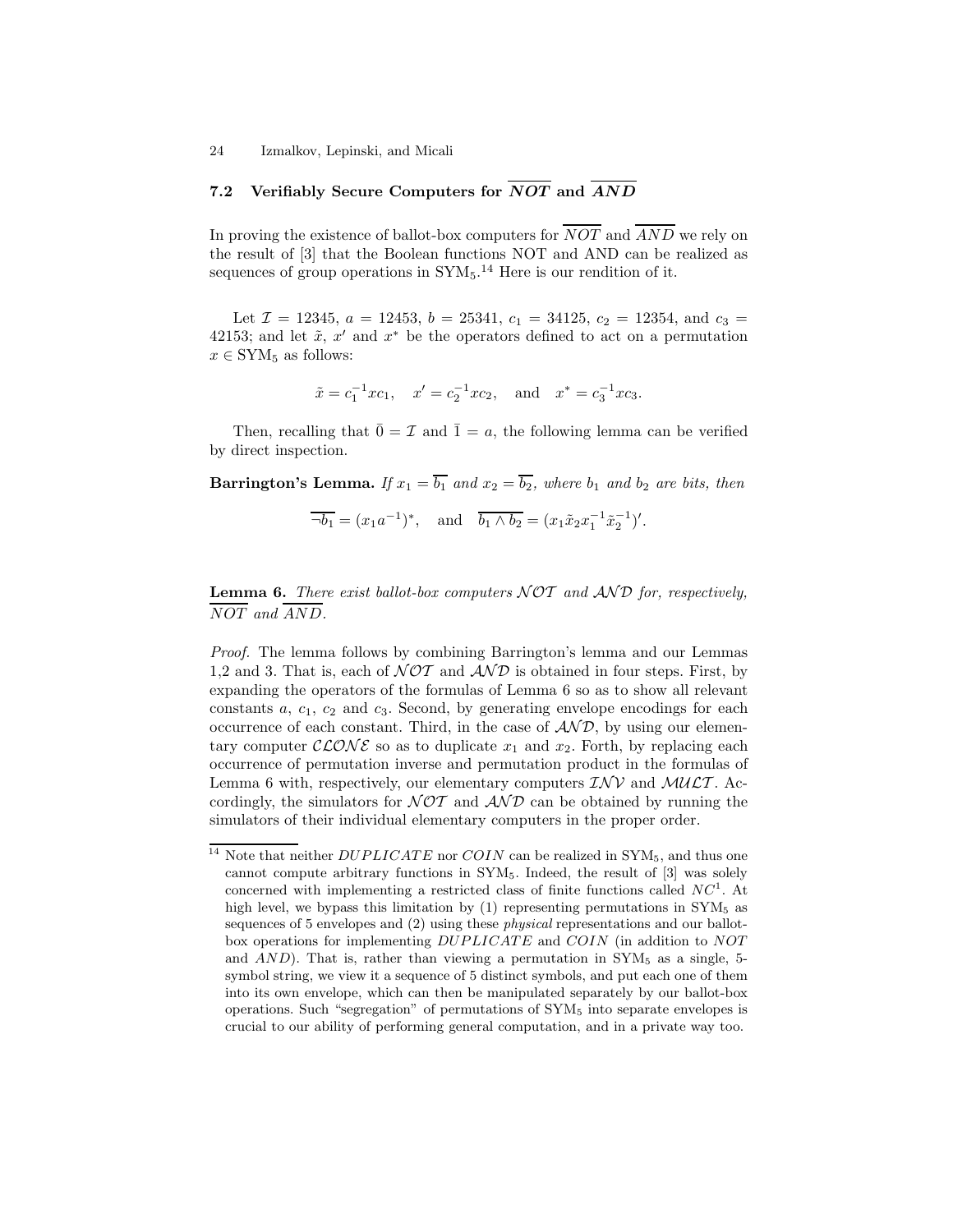### 7.3 Verifiably Secure Computers for Arbitrary Finite Functions

Theorem 1. Every finite function has a verifiably secure computer.

*Proof.* Let  $f : \{0,1\}^a \to \{0,1\}^b$  be a finite function. Then (by properly ordering the "gates" of a combinatorial circuit for f) there exists a fixed sequence  $C_f$  =  $F_1, F_2, \ldots, F_K$  such that:

- Each  $F_i$  is either COIN, DUPLICATE, NOT or AND;
- Each input bit of  $F_i$  is either one of the original input bits or one of the output bits of  $F_j$  for  $j < i$ ; and
- For each a-bit input x, the b-bit output  $f(x)$  can be computed by evaluating (in order) all functions  $F_i$  on their proper inputs, and then concatenating (in order) all their output bits not used as inputs by some  $F_j$ . (Such bits are guaranteed to be exactly b in total.)

Define now  $\mathcal{D}_i$  as follows:

 $\mathcal{D}_i = \mathcal{COIN}$  if  $F_i = \mathcal{COIN}$ ;  $\mathcal{D}_i = \mathcal{CLONE}$  if  $F_i = DUPLICATE$ ;  $\mathcal{D}_i = \mathcal{N} \mathcal{O} \mathcal{T}$  if  $F_i = \mathcal{N} \mathcal{O} T$ ;  $\mathcal{D}_i = \mathcal{AND}$  if  $F_i = AND$ .

Let D be the concatenation of  $\mathcal{D}_1, \ldots, \mathcal{D}_K$ , with appropriately chosen input addresses, so that the *l*th input address of  $\mathcal{D}_i$  matches the *mth* output address of  $\mathcal{D}_j$  whenever the lth input bit of  $F_i$  is the mth output bit of  $F_j$ . Then,  $\mathcal D$  is a ballot-box computer for  $f$ . In fact,  $\mathcal{D}$ 's correctness follows from the correctness of each computer  $\mathcal{D}_i$ . Furthermore,  $\mathcal{D}'$ 's privacy follows from the fact that each  $\mathcal{D}_i$  has a simulator  $SIM_i$ , and thus a simulator  $SIM$  for  $\mathcal{D}$  can be obtained by executing (in order)  $SIM_1, SIM_2, \ldots, SIM_K$ . Finally, the clean operation of  $D$ follows from the clean operation of each  $\mathcal{D}_i$ .

REMARKS.

- Note that our ballot-box computer  $\mathcal{D}_f$  is "as efficient as" f itself. Indeed, the description of  $\mathcal{D}_f$  is linear in the description of  $C_f$ . This is so because, letting  $C_f = F_1, F_2, \cdots, \mathcal{D}_f$  replaces each  $F_i$  with a ballot-box computer for  $F_i$  that has constant number of actions and generates a constant number of identifiers. Moreover, assuming each function  $F_i$  is executable in constant time (since it operates on at most two bits) and assuming that each ballotbox action is executable in constant time (since it operates on at most 5 ballots), the time needed to run  $\mathcal{D}_f$  is also linear in the time needed to run  $C_f$ .
- If D is executed on an initial global memory whose ballot set coincides with just the input envelopes, then the ballot set of  $\mathcal{D}$ 's final global memory of coincides with just the output envelopes.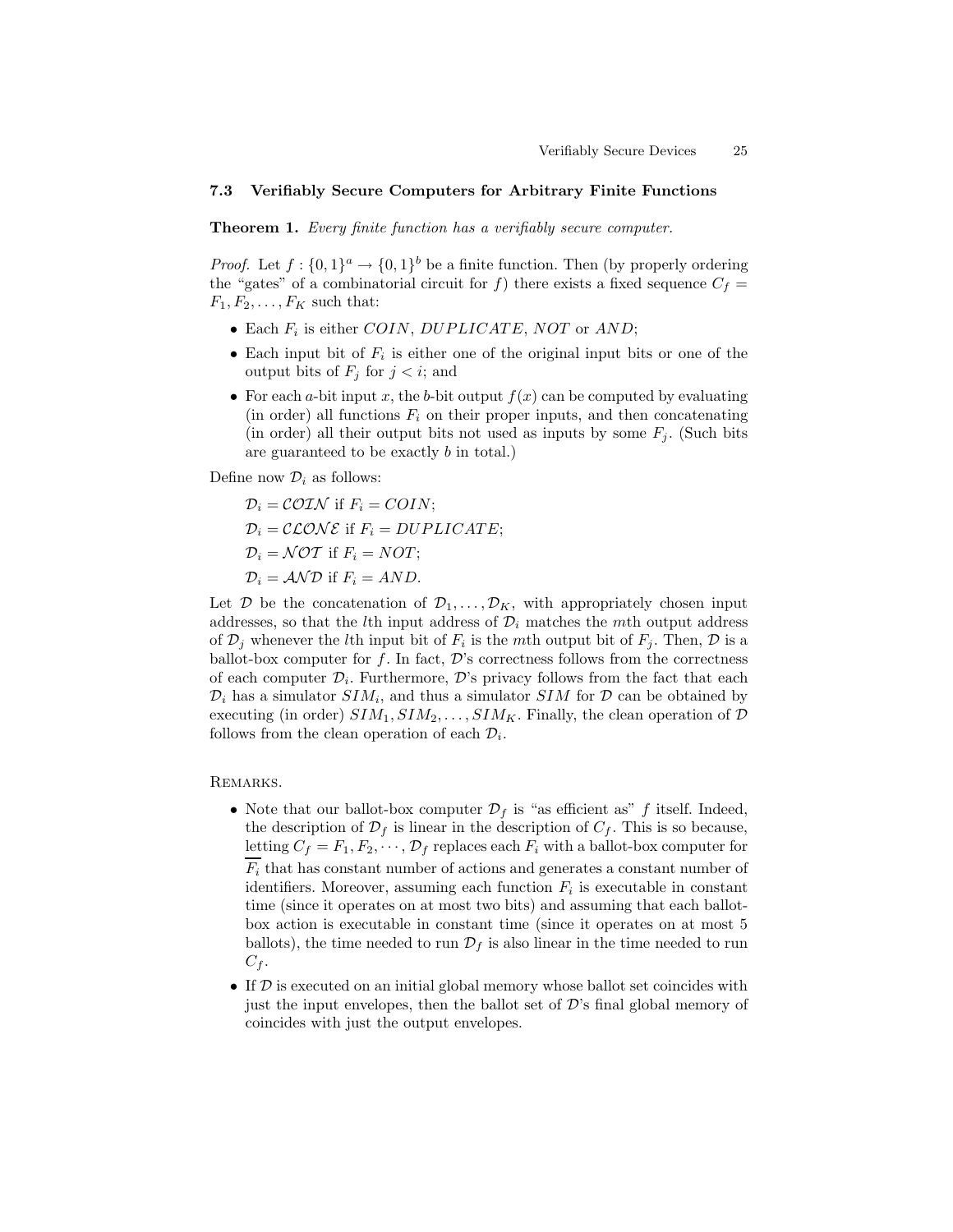# 8 The Input Stage (and the Output Stage)

Having described the concrete computation stage of ILM2 security, we just need to describe its input and output stages. The output stage is trivial implemented. In essence, the device publicly opens the sequence of envelopes containing the public output  $y$ , and hands over to each player  $i$  the sequence of envelopes containing  $y_i$ . For the latter, one must formally enrich the ballot-box model with the basic public action "Hand over envelope  $i$  to player  $i$ ." We omit to do so formally in this extended abstract.<sup>15</sup>

In this section we thus limit ourselves to defining and implementing the input stage.

### 8.1 Verifiably Secure Input Committers.

Intuitively, a verifiably secure input committer  $\mathcal{IC}$  is a protocol that enables each player i to give to the verifiably secure device  $\mathcal D$  a separate sequence of envelopes  $S_i$  whose contents encode is chosen input  $m_i$  so that: (1) in any execution of  $IC$  the contents of the envelopes in  $S_i$  properly encode  $m_i$ ; and (2) only player i knows  $m_i$ , while the other players and the device learn only a fixed public history.

Since in the input stage the players must interact with the device, we start with formalizing the notion of a protocol (restricted to our needs) and then the notion of a committer. Afterwards, we proceed to construct a committer.

**Definition 9.** A (tight) protocol  $P$  is a triple  $(K, PS, AF)$ , where

- $K$ , the length of the protocol, is a positive integer;
- PS, the player sequence, is a sequence of K integers each from 0 to n; and
- AF, the action function, is a mapping from  $K \times \mathcal{R}$  —where  $\mathcal R$  is the set of all feasible public histories— to sets of ballot-box actions such that, for all  $k \in [1, K]$  and  $R \in \mathcal{R}$ ,  $AF(k, R)$  specifies for player  $i = PS^k$  either a single action or a pair of actions as follows:
	- \* a single action  $a^k$  if  $i = 0$ ;
	- \* a pair of SECRETPERMUTE actions  $\{a_0^k, a_1^k\}$ , where  $a_0^k$  and  $a_1^k$  permute the same ballots  $j_0, j_1 \in I_B$  with, respectively, permutations 12 and 21. 16

<sup>&</sup>lt;sup>15</sup> If we want to capture additional security desiderata, such as deniability, then we should ensure that the players privately read and destroy the envelopes they finally receive. To this effect, it may be advantageous to enrich the ballot-box model with the operation "flash the content to envelope  $j$  to just player i." (In essence this is the operation corresponding to raising a card facing down just in the direction of player i.) The device will then destroy the envelope flushed to i. Again, the destroy action is not essential, and can be simulated by a verifiable device by means of a fixed sequence of the other ballot-box actions. Additional desiderata can also demand the "simultaneous execution" of some of the actions.

<sup>&</sup>lt;sup>16</sup> Note that the set of the current ballot identifiers  $I_B$  can be fully obtained from R. For more general protocols, the actions of player  $i$  are allowed to depend on  $H_i$  too.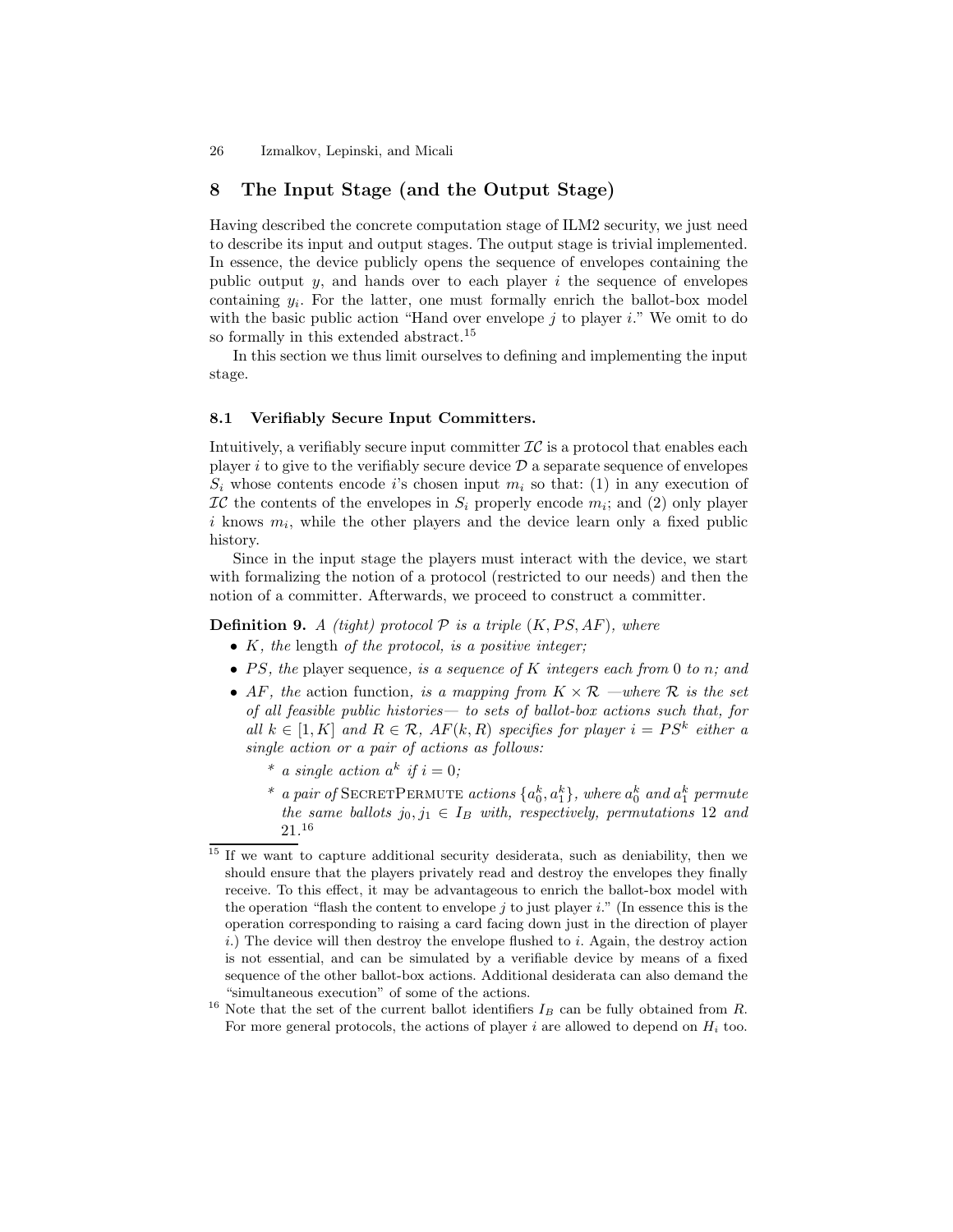If  $a = a_b^k$ , we refer to b as a's hidden bit and refer to a as the 0-action (of the pair) if  $b = 0$ , and as the 1-action otherwise.

For a given  $P$ , let  $\ell_i$  be the number of times player i is asked to act by  $P$ , that is  $\ell_i = \#\{k \in [1, K] : PS^k = i\}$ . Let  $z_{\mathcal{P}}$  be a profile of strings, such that  $z_i$  is an  $\ell_i$ -bit string.

An execution of P with associated profile  $z_{\mathcal{P}}$  on an initial feasible global memory  $(B^0, R^0, H^0)$  is a sequence of global memories  $(B^0, R^0, H^0), \ldots, (B^K, R^K, H^K)$ such that  $(B^k, R^k, H^k) = a^k(B^{k-1}, R^{k-1}, H^{k-1})$  for all  $k \in [1, K]$ , where:

- $a^k = AF(k, PS, gm^{k-1})$ , if  $PS^k = 0$ ; and
- $a^k = a_b^k \in AF(k, PS, gm^{k-1}),$  where b is the mth bit of  $z_i$ , where  $m =$  $\#\{j \in [1, k] : PS^k = i\},\$  if  $PS^k = i$ .

Since the execution of  $P$  in all respects is similar to the execution of a device, we will retain all the notation defined for executions of devices.

**Definition 10.** Let  $IC$  be a ballot-box protocol,  $(\overline{0}, \overline{1})$  a bit-by-bit encoding, and x an address profile,  $x = x_1, \ldots, x_n$ . We say that IC is a L-bit verifiably secure input committer for  $(0, 1)$  with output address profile x if there exists a unique sequence U such that, for every execution e of  $IC$  with associated profile z, whose initial global memory is empty, the following three properties hold:

- 1. Correctness:  $\forall i \in [1, n], \quad H_i^K(e) = z_i \in \{0, 1\}^L \text{ and } \text{cont}_{B^K(e)}(x_i) = \overline{z_i}.$ 2. Privacy:  $K(e) = U$  and  $H_0^K(e) = \emptyset$ .
- 3. Clean Termination:  $I_{B^K(e)} = I_x$ .

REMARKS.

- Correctness. Correctness requires that, once  $\mathcal{IC}$  is executed, the private history string of each player is of length  $L$ , and that the ballots corresponding to the output address profile  $x_1, \ldots, x_n$  contain the bit-by-bit encoding of the players' intended inputs. This requirement has both syntactic and semantic implications. Syntactically, Correctness implies that each  $x_i$  is of length  $5L$  and each element of  $x_i$  is the identifier of an envelope in  $B^K(e)$ . Further, it requires that the number of times each player acts in  $\mathcal{IC}$  is equal to 5L and that the length of his private history is also 5L. Semantically, Correctness implies that the envelopes of address  $x_i$  encode a message  $z_i$ freely chosen by player i alone. (I.e., the other players have no control over the value of  $z_i$ .) This is so because the envelopes in  $x_i$  are guaranteed to contain the bit-by-bit encoding of the final private record of player i. Recall that i's private history,  $H_i$ , grows, by a bit at a time, in only one case: when i himself secretely chooses one of two complementary actions (in our physical interpretation, when i temporarily holds two envelopes behind his back, and then returns them in the order he chooses). This is an "atomic" (in the sense of "indivisible") choice of  $i$ , and therefore the other players have no control over it.
- Privacy. Privacy requires that, at each round  $k$  of  $\mathcal{IC}$ , the public information available to the acting player always consists of the fixed sequence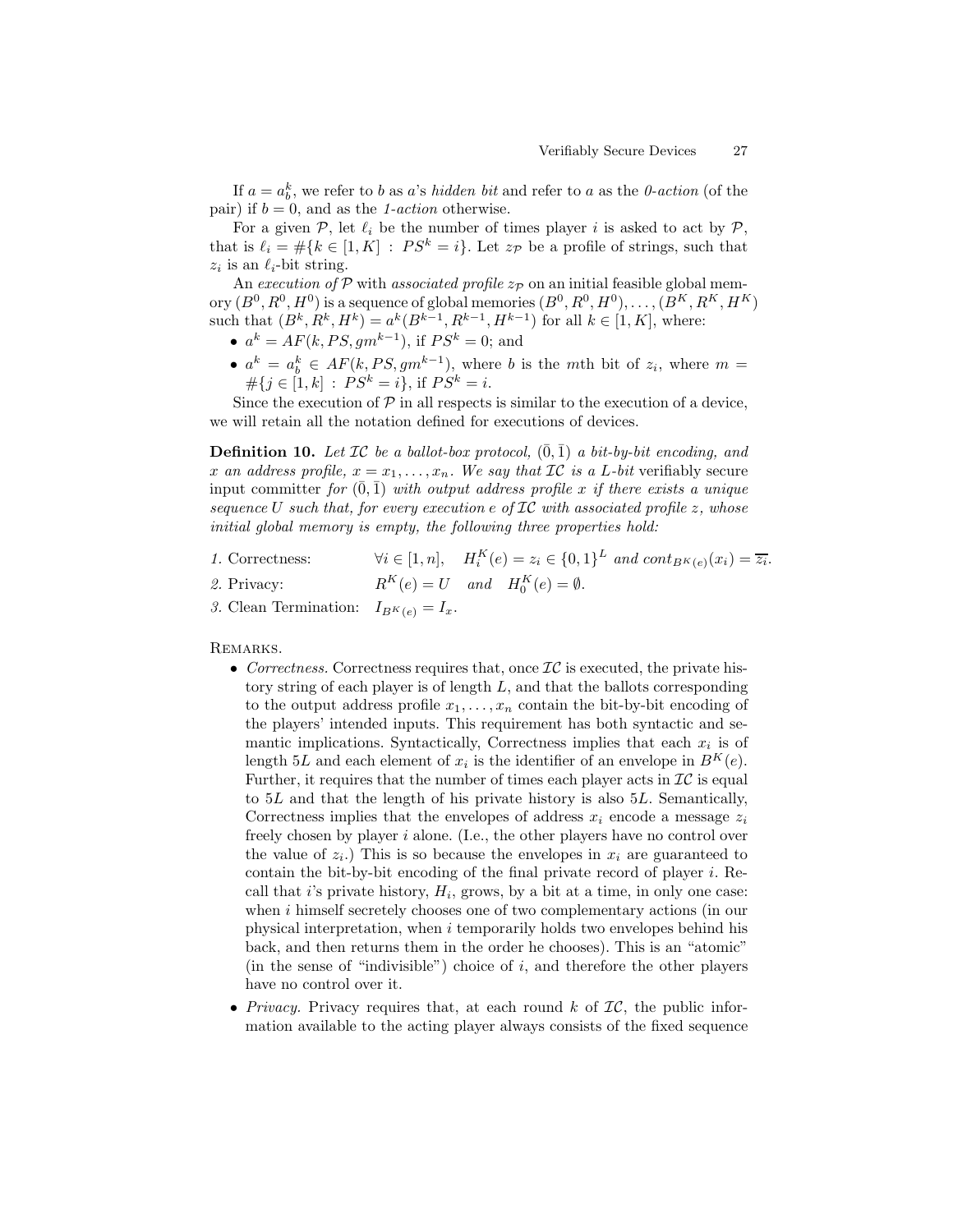$U^{k-1}$ , no matter what are the intended inputs. Thus, while Correctness implies that any control over the choice of a player's message solely rests with that player, Privacy implies that all messages are independently chosen, as demanded in the ideal normal-form mechanism, and totally secret at the end of the committer's execution.

Privacy thus rules out any possibility of signaling among players during the execution of a committer.

Note that the information available to a player  $i$  consists of both his private history  $H_i$  and the public history R. In principle, therefore, the privacy condition should guarantee that no information about other players' strategies is deducible from  $H_i$  and R jointly. As argued above, however,  $H_i^K$  depends on *i*'s strategy alone. Thus, formulating Privacy in terms of the public history alone is sufficient.

• *Clean Termination*. Clean termination ensures that only the envelopes containing the desired encoding of the players' private messages remain on the table.

### 8.2 Our Verifiably Secure Committer

### Protocol  $Commit_L$

For player  $i = 1$  to n DO: For  $t = 1$  to L and bit  $b_{it}$  Do:

- (1) Create an envelope encoding  $\alpha^{(i,t)}$  of permutation  $\mathcal{I} = 12345$ .
- (2) Create an envelope encoding  $\beta^{(i,t)}$  of permutation  $a = 12453$ .
- (3) Make a new super-envelope  $A^{(i,t)}$  containing envelopes  $\alpha_1^{(i,t)}, \ldots, \alpha_5^{(i,t)}$ .
- (4) Make a new super envelope  $B^{(i,t)}$  containing envelopes  $\beta_1^{(i,t)}, \ldots, \beta_5^{(i,t)}$ .
- (5) Player *i* secretly permutes  $A^{(i,t)}$  and  $B^{(i,t)}$  according to 12, if  $b_{it} = 0$ , and to 21, otherwise, to obtain the super-envelopes  $C^{(i,t)}$  and  $D^{(i,t)}$ .
- (6) Open  $C^{(i,t)}$  to expose envelopes  $\gamma_1^{(i,t)}, \dots, \gamma_5^{(i,t)}$ . Set  $\gamma^{(i,t)} = \gamma_1^{(i,t)}, \dots, \gamma_5^{(i,t)}$ .
- (7) Destroy  $D^{(i,t)}$ .

Output Addresses: For each  $i \in N$ , the sequence  $x_i = \gamma^{(i,1)}, \ldots, \gamma^{(i,L)}$ .

**Lemma 7.** Protocol Commit<sub>L</sub> is an L-bit verifiably secure committer for the SYM<sub>5</sub> encoding.

**PROOF.** At the end of Step 3,  $A^{(i,t)}$  contains a sequence of 5 envelopes encoding the identity permutation  $\mathcal{I}$ , and, at the end of Step 4,  $B^{(i,t)}$  contains a sequence of  $5$  envelopes encoding permutation  $a$ . Thus, recalling that in the SYM<sub>5</sub> encoding  $\mathcal{I} = \bar{0}$  and  $a = \bar{1}$ , at the end of Step 5,  $C^{(i,t)}$  contains an envelope encoding of  $\bar{b}$ if player i "chooses the bit b". Thus, at the end of Step 6, the content of address  $x_i$  is  $z_i$ , where  $H_i$  is a binary string of length L, as demanded by Definition 10. All other properties are trivially established.